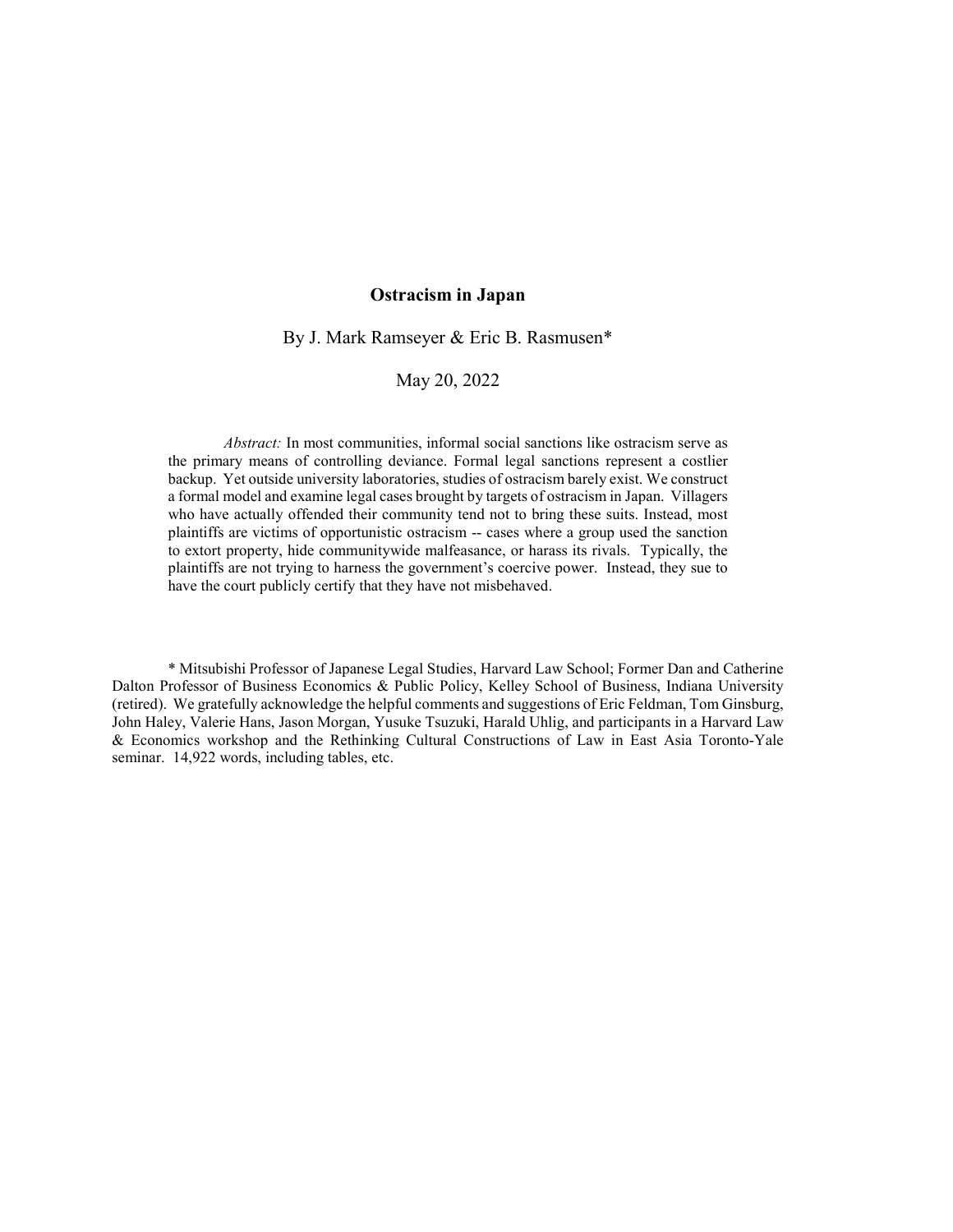It happened in 1952 in a small village at the base of Mt. Fuji. For years, a village leader had gone house to house asking residents whether they planned to use their election ticket, the form that enabled them to vote. If not, he asked if they could give it to him lest it go to waste (Case 1).

 Teenager Satsuki Ishikawa thought this outrageous. Still in middle school, she wrote an article about electoral fraud for her school paper. School administrators collected every copy and destroyed them. Two years later, she decided to try again. She could not complain to city hall, since the man collecting the tickets worked there. She thought of complaining to the electoral commission, but they might be in on the scheme. She considered the police, but she did not trust them either. Instead, she wrote to the national Asahi newspaper. The paper sent reporters to the village, and the fraud hit national news. The police arrested the guilty village leaders. The community ostracized the Ishikawa family.

 Asahi readers wrote in from all around Japan in support of Satsuki. Her teachers and classmates encouraged her. But the Ishikawa family raised rice. In the pre-mechanized 1950s, transplanting rice required community assistance. When the time came to transplant the Ishikawa fields, no one came to help.<sup>1</sup>

 Informal social sanctions are a community's primary mechanism for controlling deviance. Formal legal sanctions -- civil and criminal law -- is a more costly secondary mechanism. Of informal sanctions, complete ostracism is one of the most severe. Yet outside of the psychology laboratory, studies of actual cases of ostracism barely exist, much less examination of how it interweaves with formal sanctions.

 We will construct a formal model of ostracism and examine legal cases brought over ostracism in modern Japan. Some are civil, some criminal. We find very few cases where a community used ostracism to try to control a deviant member who engaged in antisocial behavior. Instead, most cases involved disputes in which the community itself used ostracism opportunistically -- to shield community-wide misconduct, to extract property from a member, or to harass a rival faction. The plaintiffs filing these cases did not usually bring them for damages or jail time. Instead, they seem to have brought them for informational purposes: to have the court publicly certify their version of events.

### I. Formal and Informal Sanctions

l

 Durkheim classically presented deviance as a phenomenon that communities worked to constrain through their networks of informal ties. The communities did not

<sup>&</sup>lt;sup>1</sup> E.g., Watashi wa machigatte imasuka? [Am I wrong], Asahi shimbun, June 23, 1952; Saeki san yuki wo motte ... ["Be Courageous, Satsuki," Asahi Shimbun, June 29, 1952; other sources on the internet.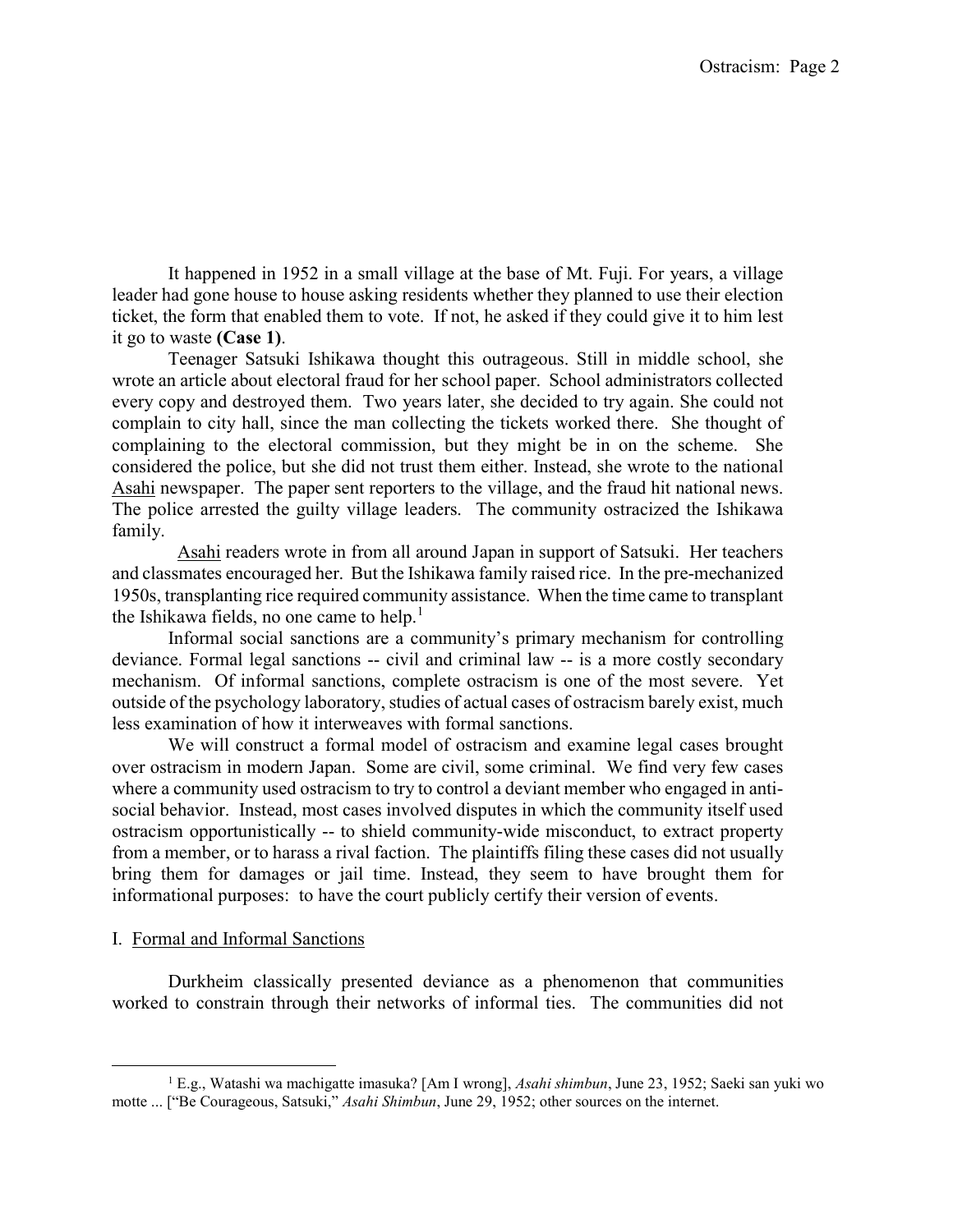"control" an individual as much as -- in Bernard's (1995, 85) words -- provide a "structure of self-interest ... such that people find it in their interest" to follow community norms.

 Differently, but just as classically, Merton explained deviance as the result of an incompatibility between the socially prescribed life (cultural goals), and an individual's inability to attain it (institutional means). As Hirschi & Rudisill (1976, 19) described the logic: "While all are led to believe there is 'room at the top,' in fact there is not room for all .... In such a situation, ... the disadvantaged to engage in criminal behavior as the only available means of attaining it."

 Sutherland pushed sociologists to shift their attention from the individual to the society. He largely abandoned Durkheim's focus on individual-level factors. Instead (in the words of Laub & Sampson, 1991, 1420; see Sutherland 1940), "crime was viewed by Sutherland as a social phenomenon that could only be explained by social (i.e., nonindividual) factors."

 At the opposite extreme, Gary Becker brought a deliberately spare model of crime that turned exclusively on the individual. Scholars would do best, he argued, to posit a potential criminal who weighed his private benefit from a crime against his expected costs, and chose crime when the net result was positive (Becker [1968], 176).

 Although Becker focused on legal (particularly criminal) sanctions, modern scholars in the economic tradition focus not just on the legal rules but on the informal sanctions as well. The literature is massive, but the classics include Landa (1981), Greif (1993), Ellickson (1998), and Bernstein (1992, 1996). Like many sociologists, they observe the way citizens help preserve public safety and order through informal social sanctions. They note how citizens use these sanctions to enforce norms of desirable behavior. "To some extent," write Polinsky & Shavell (2006), social sanctions "are substitutes for public law enforcement."

 Informal sanctions are thus a community's primary sanction against deviance, with formal criminal and civil litigation secondary, for when someone fails to respond. Among the many informal sanctions for deviant behavior, ostracism by the entire community is one of the most severe.

 Scholars have written almost nothing about actual cases of ostracism in modern societies. Experimental psychologists, however, have been actively exploring how people react to it. Over the course of the past two decades they have conducted a wide variety of experiments. Most have been associated in one way or another with Kipling Williams (2007) at Purdue. A few scholars have looked at the Amish practice of "shunning", e.g., Gruter 1986. Scattered ethnographies detail practices in hunter-gather societies, e.g., Zippelius (1986); Soederberg & Fry (2017).

 Ironically, of the very few studies of ostracism in any modern democracy, perhaps the best is from sixty years ago by anthropologist Robert J. Smith (1961) on ostracism in Japan. His analysis focused on documentary evidence from eight cases: refusing to help maintain a footbridge, stealing millet, publicizing election fraud (our Case 1), violating a village rest day to engage in a building project, stealing potatoes, falsely claiming to police that village authorities had cut down a tree the target owned, and (in 1937) refusing to join in the celebratory send-off of an army draftee. Only the last resulted in a lawsuit.

#### II. A Formal Model: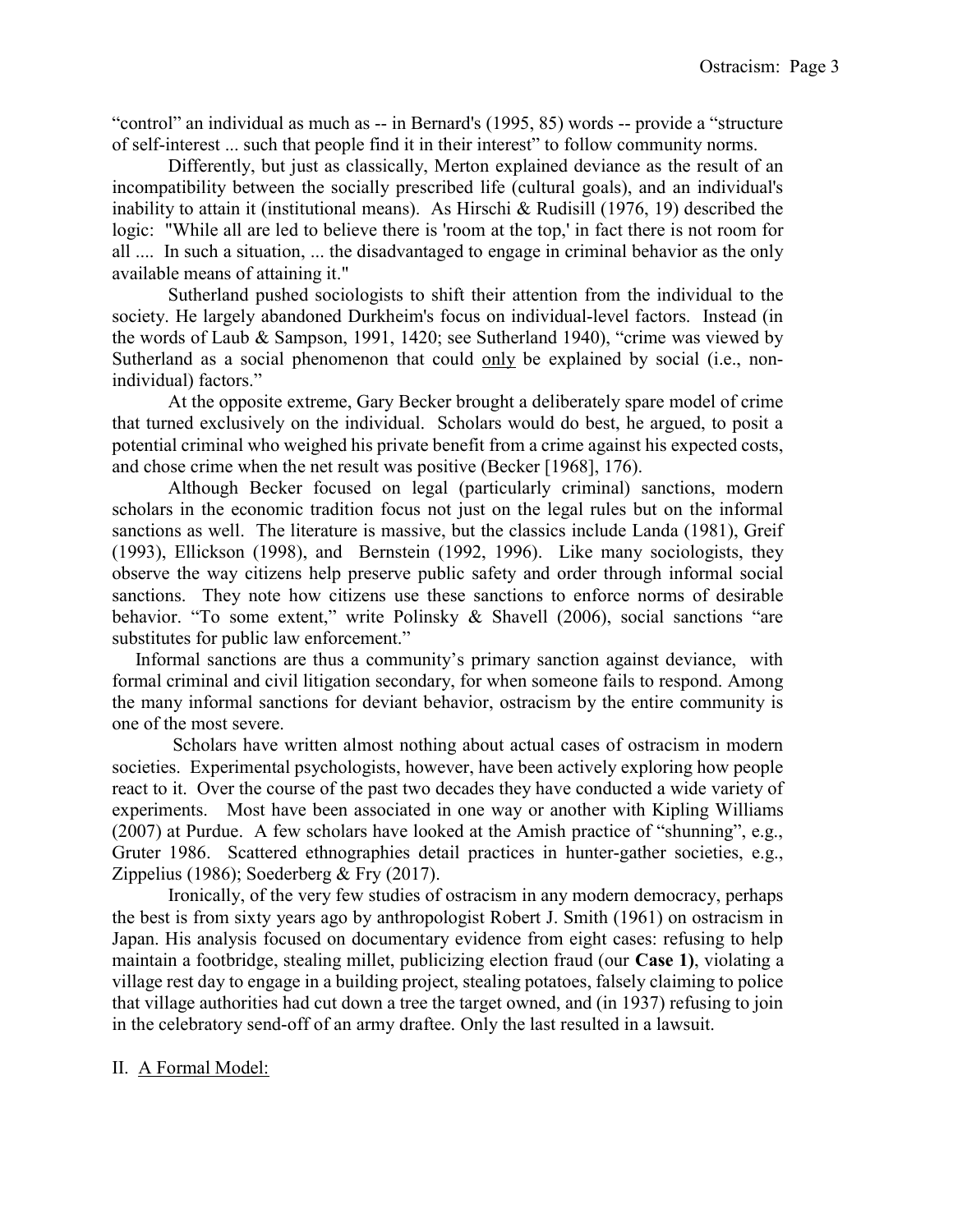Ostracism has been modelled using game theory in various highly abstract contexts, as the idea that if one member of a group offends, the other members refuse to engage in mutually profitable interactions with him (e.g., D. Hirshleifer & Rasmusen (1989), Ali & Miller (2016)). Usually the focus is on how the group incentivizes individual members to ostracize the target by, for example, ostracizing the non-ostracizer, and the problems created by the resulting infinite chain of penalties. Here, we will put the problem of how the villages enforces ostracism aside to focus on mistaken ostracism and the role of courts.

#### A. The Basic Model:

 Our goal is to model a village using ostracism to deter deviant conduct, and a broader society that establishes a court system which may or may not wish to restrict ostracism. Consider several of the situations which can arise:

- (a) a villager whose actions hurt everybody but him;
- (b) a villager who hurts the village but helps society;
- (c) a villager who helps the village but hurts society;
- (d) a villager who is mistakenly believed to have hurt the village; and
- (e) other variations on the basic situation of ostracism.

 Let the payoffs be normalized to zero for each player if the target villager does not deviate, the villagers do not ostracize, and the court does not get involved. The target villager chooses to comply with village custom  $(x = 0)$  or offend  $(x = 1)$ . The village sees evidence indicating that he complied ( $y = 0$ ) or offended ( $y = 1$ ). If the target offends, he is always detected:  $Prob(y=1|x=1) = 1$ . If the target complies, the evidence sometimes mistakenly indicates that he offended:  $Prob(y=1|x=0) = m$ , where  $0 \le m \le 1$ .

If the target offends, he obtains personal benefit  $B > 0$  from that act but imposes cost C on the village and cost D on the rest of society. The costs and benefits B, C, and D are unobserved until later (otherwise, the villagers could look at them to determine whether the target had offended). The villagers can either continue to associate with the target, or ostracize him at cost  $Z > 0$  to themselves and cost  $P > 0$  for him.

The costs  $C$  and  $D$  need not be positive. If they are, the target's offending is harmful; if they are negative, his "offending" is beneficial. It could be, for example, that  $C > 0$  and  $D \leq 0$ , which would mean that offending hurts the village but helps outsiders, as with reporting village corruption (Case 1, and, below, Cases 14, 15, 16). If  $B \le C + D$ , offending is wealth-diminishing for society as a whole -- the sum of target, villagers, court, and outsiders. If  $B > C + D$ , offending is wealth-increasing for society as a whole, but still bad for the villagers if  $C > 0$ .

At cost  $L$  to himself, the target can take his case to court. At cost  $J$  to the outside world, the court can agree to hear it, to decide whether or not the target truly offended, and to announce its decision publicly (as discussed in Sec. IV.C.).

 Whether or not the target has gone to court, the model then moves to a second period: the long-term. The village decides if it wants to keep ostracizing the target, in which case the costs are incurred a second time: Z for the village and P for the target.

 In interpreting the model, it is unimportant that we have assumed that a target who has truly offended is detected by the village with probability one and that the court never makes mistakes. While descriptively unrealistic, adding parameters to incorporate these sources of error would make no real difference to the conclusions.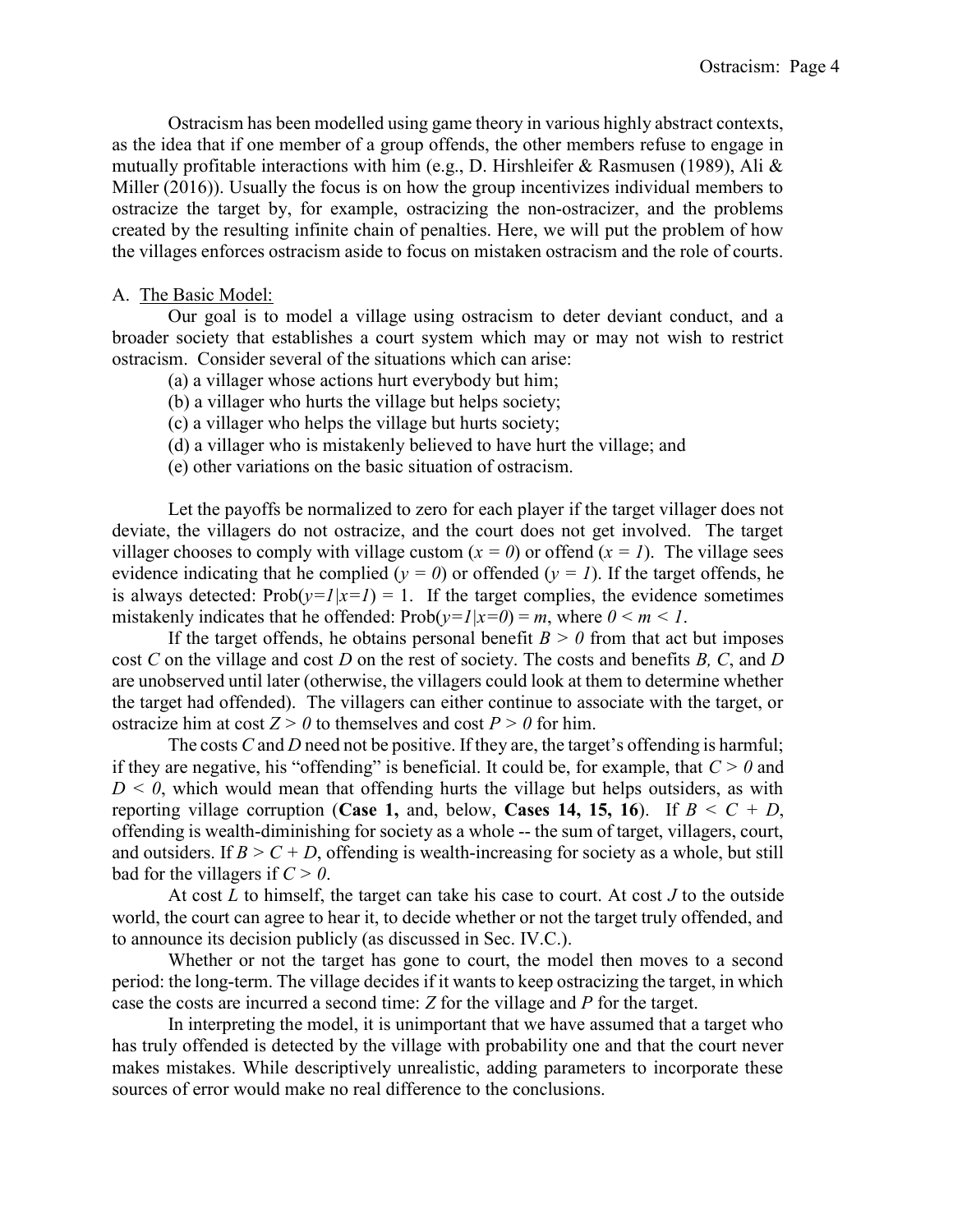Note also that although the village "sees evidence" and "detects" offending, in application the source of the villagers' error is not always in deciding whether the target took action X or not. Instead, sometimes the error is in whether it was appropriate for the target to take action X. There was no doubt that Satsuki Ishikawa wrote on corruption and spilled the story to the national newspaper. What was less clear was whether this was an offense against the village, or a noble act; whether it would hurt the village, or help. As law puts it, there are "mistakes of fact"-- false conclusions about what happened —- and "mistakes of law"-- false conclusions about whether what happened violated rules.

### B. The Outcome:

 Consider three regimes: (1) No-Penalty, (2) Unconstrained Ostracism, and (3) Constrained Ostracism. We will compute the payoffs under these regimes and compare them to see which regimes would be chosen by the village and which by the court. We assume that the target maximizes his own utility, the other villagers maximize the sum of their utilities, and the court maximizes the sum of the utilities of everyone in society-- the target (amounts B, P, and J), the villagers (C and Z), people outside the village (D), and the public court costs (J). Each type of norm violation will have its own values for each of these parameters, and it is quite possible to have different regimes for different offenses. Reporting corruption, refusing to give up land for a road, and murder will differ in their costs, and that will be related to how the village and the courts react to them differently.

 (1) The No-Penalty Regime. Villagers Do Not Ostracize. In this regime, the villagers never ostracize anyone.

The no-penalty regime is the base case. The target will offend, for a payoff of  $B$ , since he incurs no penalty. The villagers will have an aggregate payoff of  $-C$ . The court has no role. Society's overall welfare is  $B - C - D$ .

# (2) The Unconstrained Ostracism Regime: Villagers Ostracize; the Court Refuses to Hear Ostracism Cases

(a) The villagers ostracize if they see evidence of deviant behavior.

(b) The court refuses to hear any ostracism case brought before it, ruling that ostracism is never illegal.

Under unconstrained ostracism, the target's expected payoff is  $-2mP$  if he complies, since with probability m he will be ostracized by mistake in both periods. If he offends, it will be  $B - 2P$ , since he will be detected and ostracized. Thus, he will comply if and only if  $-2mP > B - 2P$ , which is true if  $B \leq 2P(1 - m)$ ; that is, if the reward from offending is small compared with the ostracism penalty and if the probability of mistaken ostracism is small enough. Note that if the probability of mistaken ostracism is high enough, the target will offend even if his benefit is small, because he can expect to be ostracized whether he really offends or not.

The village's expected payoff depends on what the target does, so it depends on B, P, and m. If  $B \leq 2P(1-m)$  then the target complies and the village's payoff is  $-2mZ$ , the cost of mistaken ostracism. If  $B > 2P(1 - m)$  then the target offends and the village's payoff is  $-C-2P$ .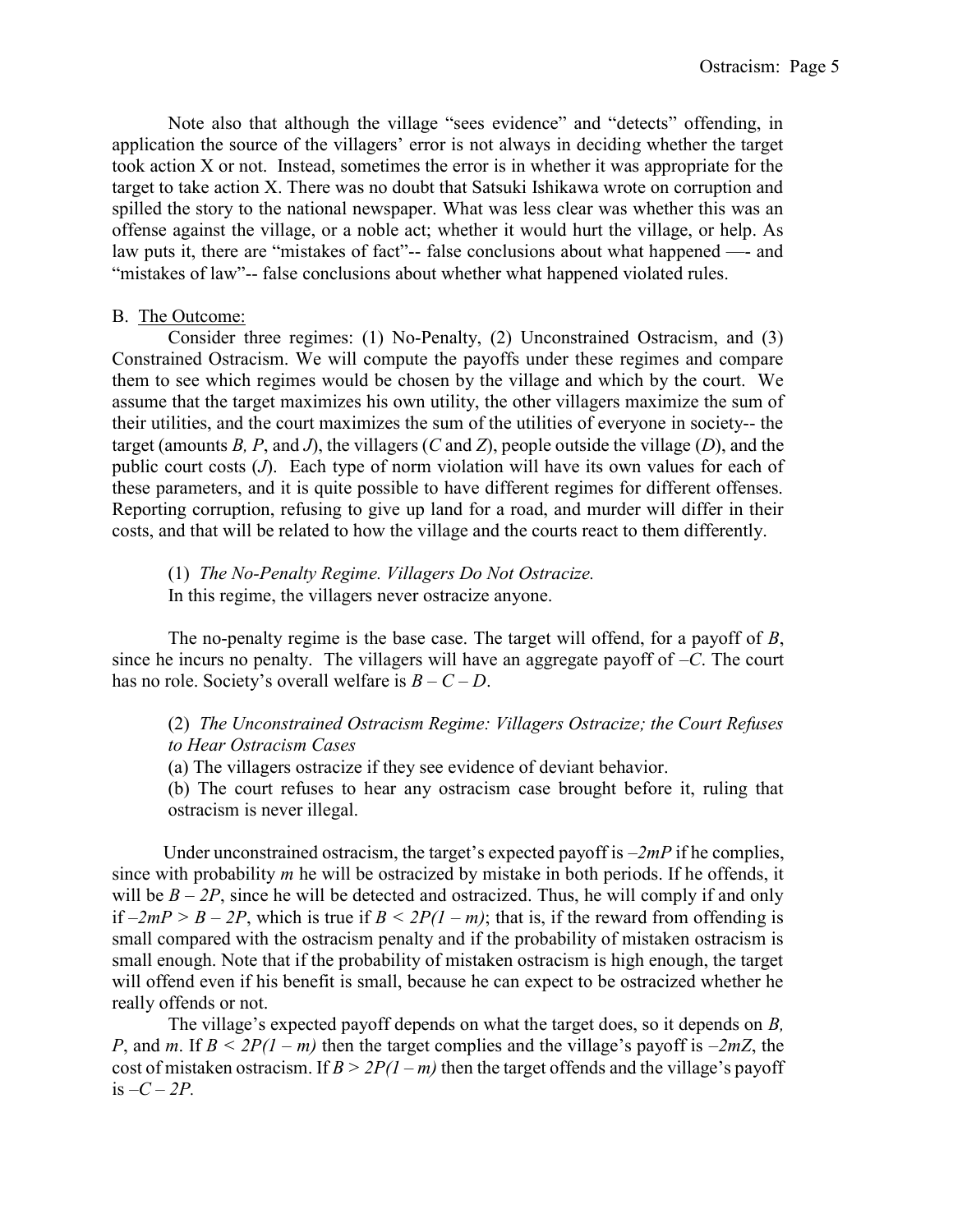Compare the village's payoff in the no-ostracism regime with the unconstrained ostracism regime. If  $B \leq 2P(1-m)$ , the village benefits from having the ostracism regime if  $-2mZ > -C$ , which is true if  $2mZ < C$ . Hence the first proposition:

 Proposition 1: The village prefers the ostracism regime if it does effectively deter and if the cost of mistaken ostracism is small relative to the cost from the offense.

On the other hand, if  $B > 2P(1-m)$ , ostracism fails to deter and the target offends anyway. In that case, the ostracism regime is clearly worse for the village, because it just adds the cost of inflicting ostracism to the cost of the offense. Punishing offenders is worse than useless if it fails to deter.

We add detail to the simple statement in Proposition 1a.

Proposition 1a: In the absence of courts, villages will adopt a custom of ostracizing people who commit offenses --

that impose a relatively high cost on the village (high  $C$ ) but have a relatively low benefit to the target (low  $B$ ),

but only if the evidence for that kind of offense is reliable enough (low  $m$ ) and the cost to other villagers of ostracizing someone is not too high (low Z) while the cost to the target is high enough to deter him (high  $P$ )

Case 2 below will illustrate this: ostracism of the target for refusing to join fellow villagers in giving up land to construct a road that would benefit them all. Proposition 1 implies that ostracism will be used for relatively minor offenses, not major ones. It is not suitable for dealing with a villager who steals his neighbor's stash of coins. That offense is profitable for the target (high  $B$ ), unimportant to everyone except the victim (low  $C$ ), and false accusations can easily be made since the deed is secret (high  $m$ ). For such offenses, villages need government courts, and official penalties such as fines or jail.

 In the unconstrained ostracism regime, society's payoff will depend on whether or not ostracism deters. On the one hand, if  $B > 2P(1 - m)$ , the target offends, so the sum of everyone's payoffs is his  $B - 2P$  plus the village's  $-C - 2Z$ , plus outsiders'  $-D$ , a total of  $B - C - D - 2(P + Z)$ . Under the no-ostracism regime, total welfare is  $B - C - D$ . Thus, social welfare is lower by amount  $2(P + Z)$  with unconstrained ostracism— since it fails to deter, all it does is impose costs on society.

On the other hand, if  $B < 2P(1 - m)$ , the target complies, so the sum of everyone's payoffs is his  $-2mP$  plus the village's  $-2mZ$ , a total of  $-2m(P + Z)$ . Under the no-ostracism regime, total welfare is  $B - C - D$ . Thus, social welfare is higher with unconstrained ostracism if  $-2m(P + Z) > B - C - D$ ; that is, if the cost of mistaken ostracism to target and village is less than the offense's benefit to the target minus its cost to the village minus its cost to outsiders.

 In sum: if ostracism fails to deter offending, it merely imposes costs and it hurts the village and society. As a result, we would not expect it to persist as a social custom unless we introduce something not in the model --- for example, manipulation of the problem of group action for private gain (see Case 13 below). On the other hand, if ostracism does deter, it can increase village and societal welfare, depending on how accurate and costly it is and whether the "offense" really is harmful to the village and to outsiders.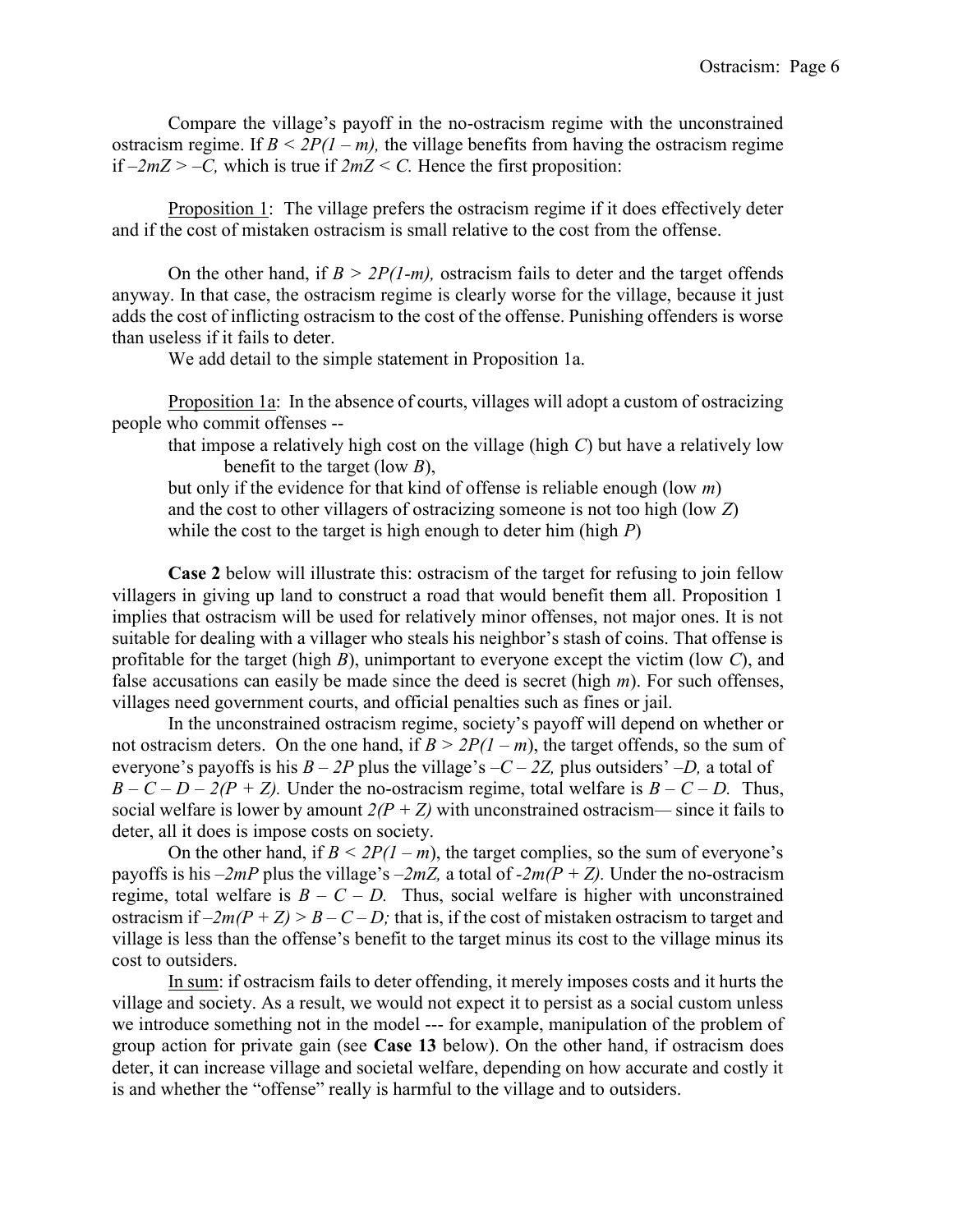(3) The Constrained Ostracism Regime: Villagers Ostracize; Court Hears Cases; Villagers Listen to the Court

(a) The villagers ostracize if they see evidence of deviant behavior.

- (b) The court hears any case brought before it.
- (c) The villagers end ostracism if the court declares the target did not deviate.

 Regime (3) introduces court intervention. Under unconstrained ostracism, the court does not review ostracism cases. In the constrained ostracism regime, it reviews the cases, declares whether the target offended, and the villagers cease to ostracize if the target did not offend. In this regime, the target may or may not choose to comply, as we will shortly discuss, depending on the parameter values. The villagers will sometimes observe apparent offending even if he does comply, and when they observe it they will ostracize the target. The target may or may not go to court if he complies and is unjustly ostracized, depending on his legal cost, L, but if he does, he is always vindicated.

 Consider the target's payoff. If he offends, his maximized payoff is his personal benefit B minus his cost of being ostracized for two periods, 2P, for a total of  $B - 2P$ . If he were to go to court, he would lose and just subtract  $L$  from his payoff. If he complies instead of offending, and he goes to court if he is ostracized, his payoff is made up of the expected cost of one period of ostracism,  $-mP$ , minus the cost of going to court, L. Because he will be vindicated, however, he avoids the second period of ostracism and his overall payoff is  $-mP-L$ . If he complies but does not bother going to court, his ostracism continues, so his payoff is  $-2mP$ . Thus, he will choose to go to court if  $L \le mP$ .

Consequently, the target will compare his offending payoff of  $B - 2P$  with his complying payoff of  $Max(-mP - L, -2mP)$ . On the one hand, if legal costs are high (L >  $mP$ ), he will offend if  $B - 2P > 2mP$ . In this case, the existence of the court is irrelevant since it is too expensive to use, and we are back to the same outcome as with unconstrained ostracism; the court exists and is now willing to hear ostracism cases, but access to justice is too expensive, so the result is the same as if it refused to hear cases. Thus, we can immediately conclude that for offenses complicated enough to require costly legal proceedings, the equilibrium payoffs end up being the same as under unconstrained ostracism and we can refer back to those results for our explanation of what village custom will be and whether it is a good outcome for society.

On the other hand, if legal costs are low  $(L \leq mP)$ , the target will offend if  $B - 2P > -mP - L$ . We will continue our analysis assuming that legal costs are low, so the target will go to court if unjustly ostracized. First, consider the village's payoff. If the target complies, the village sometimes ostracizes him unjustly, but for just one period, so its payoff is –mZ. If the target offends, that hurts the village directly plus it ostracizes for two periods, so the village payoff is  $-C-2Z$ .

 Second, consider society's payoff, which is what the court cares about. If the target complies, we must subtract the public's cost of the court, J, from the sum of his payoff,  $-mP-L$ , and the village's payoff,  $-mZ$ , for an overall social welfare of  $-J-L-m(P+Z)$ .

 Thus, if the target offends, the implications for aggregate social welfare are composed of the target's payoff,  $B - 2P$ ; the villager's payoff,  $-C - 2Z$ ; and the harm to outsiders,  $-D$ ; for social welfare of  $B - D - 2(P + Z)$ .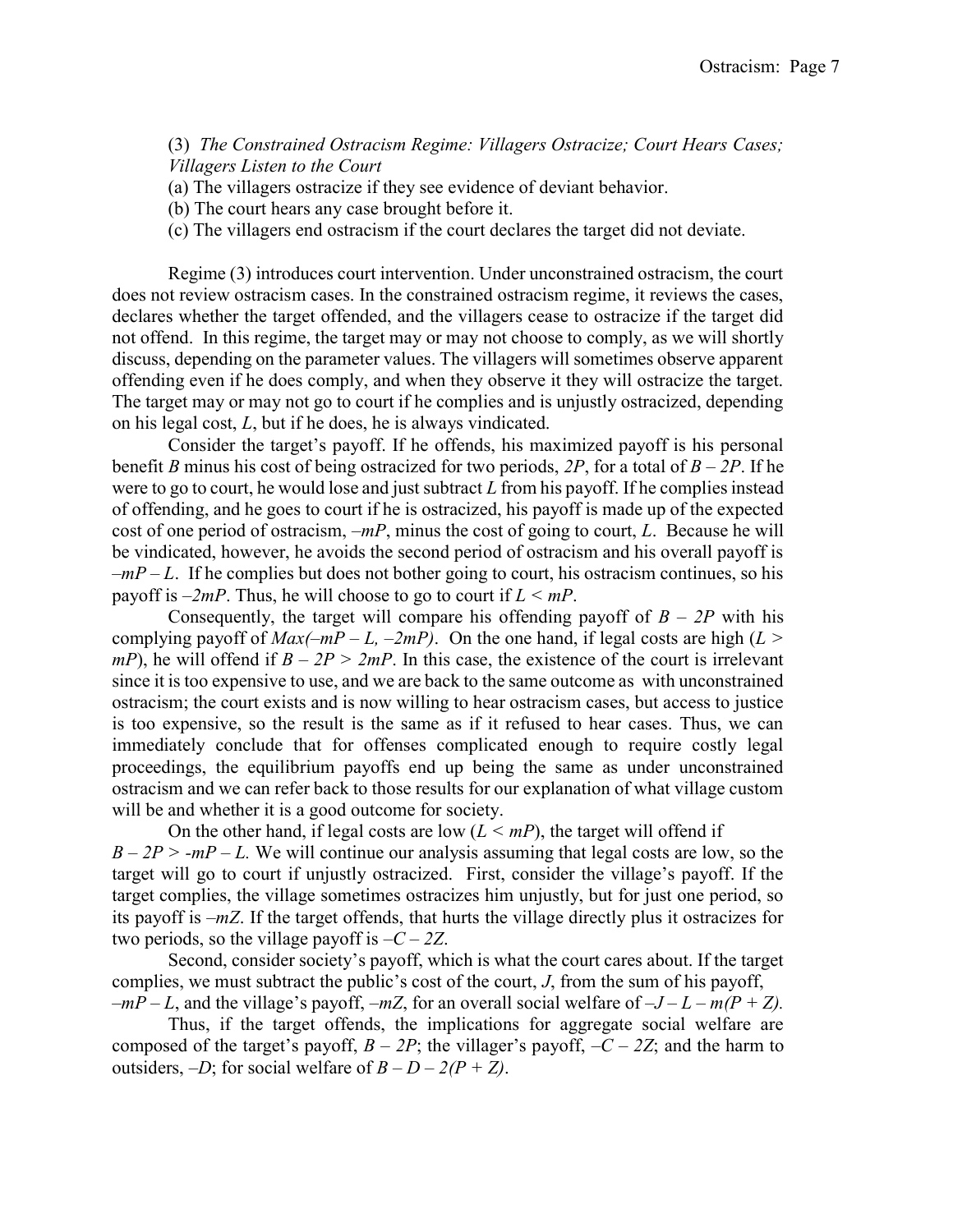C. The Social Preference:

 Will the village and court prefer Unconstrained Ostracism or Constrained Ostracism? Unconstrained is closer to the U.S. regime, Constrained to the Japanese (and to Whitman's European regime; see Section IV).

If the target's personal benefit  $B$  is high enough, the target is going to offend no matter what. Ostracism fails to deter, and the courts are unimportant. In that case, the no-ostracism rule is best for the village and for society. This sounds bad, but if  $B$  is large and  $C$  and  $D$  (the costs to village and outsiders) are also large, society can simply turn to criminal law, which lies outside our model. Hence Proposition 2:

 Proposition 2: When a villager has violated custom and obtained enormous benefits for himself at high cost to his village and the outside world, the offense is criminalized.

 If the offense benefits the target enough, ostracism is insufficient to deter. Instead, the court puts him in jail and prosecutes him. Failing that, the village engages in self-help: it does not just ostracize, but lynches him—though that, too, is outside of our model. Lynching would appear in our model as mathematically very similar to ostracism, but with a vastly higher cost to the target. It poses analogous disadvantages -- potential mistaken interpretation of the facts (high  $m$ ), and breakdowns resulting from collective action problems. In societies without strong state capacity, villages do often make use of lynching: think medieval Europe or frontier America.

 For seriously harmful offenses, but not offences so useful to the target that ostracism would fail to deter, a society will prefer a regime in which the courts review ostracism:

Proposition 3:

If  $C > 0$  (the offense harms the village),

and  $D > 0$  or  $D = 0$  (the offense harms outsiders or leaves them unaffected), and if the cost to the public of hearing cases, J, is not too high,

 then both village and society prefer constrained ostracism to unconstrained: court intervention is valuable.

The villagers know that sometimes they wrongly conclude that an innocent target has misbehaved. They know that judges are skilled in weighing evidence and have the benefit of hearing both sides of the story. The villagers are happy to cease ostracizing (and save the cost  $Z$ ) once they learn the truth. And since the target knows that any ostracism will be only temporary if he complies, he will comply rather than give up and decide to be truly as bad as they would think anyway by mistake. Increased accuracy helps everybody as long as it is not too expensive.

 For many offences, Constrained Ostracism also dominates a fourth regime that we might call the No-Ostracism Criminal Law Regime. In this regime, villages would not ostracize, but could choose to take an offender to court (at some cost). At that point, the court would not just determine what was true, but could impose a penalty on the target (something not in the above model). The potential superiority of the Constrained or Unconstrained Ostracism regimes over this fourth possibility is that they are cheap. Village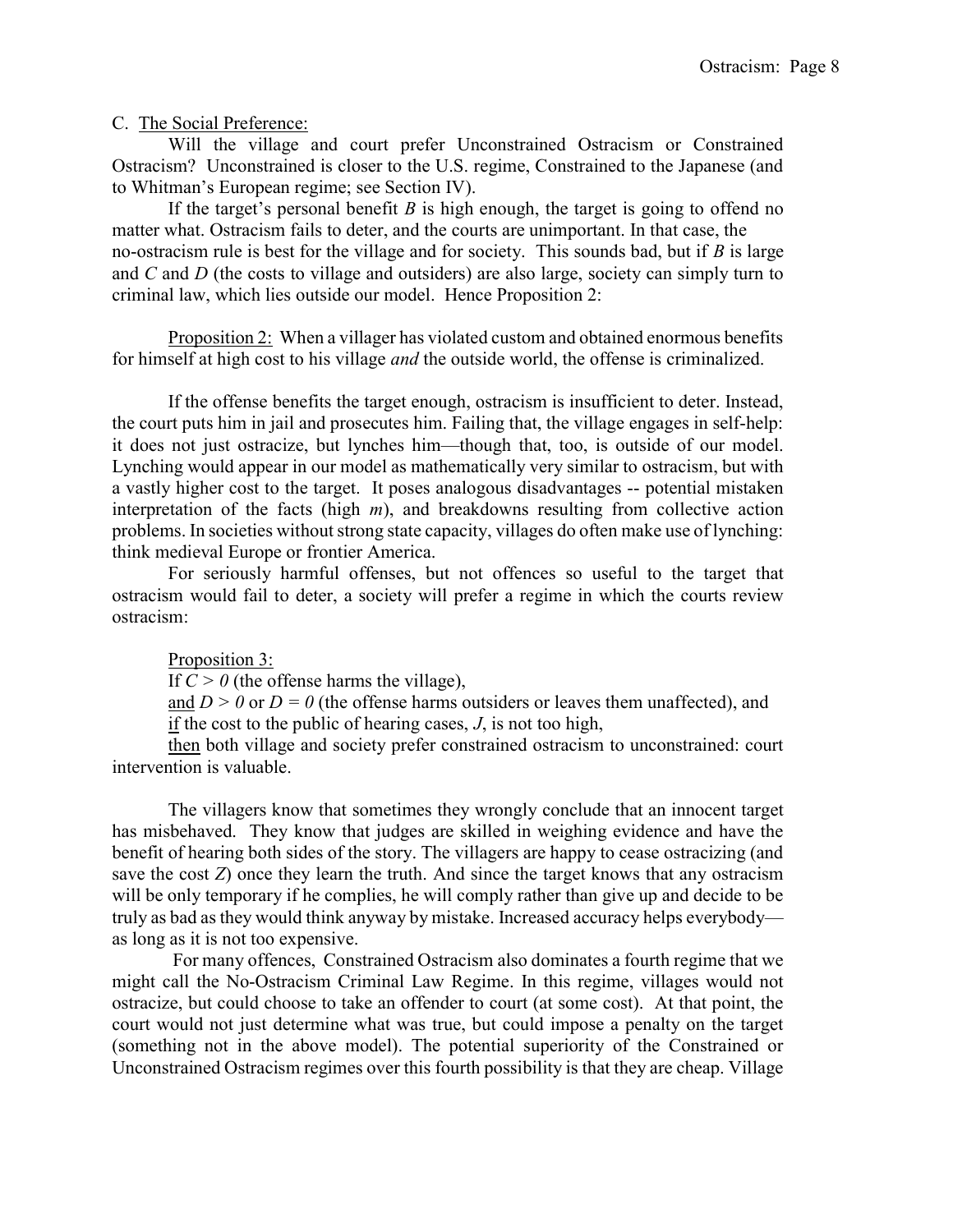gossip may not be as accurate as court proceedings, but it is quick and low-cost. For modest offenses, a cheap and quick process will often dominate more accurate but costly regimes.

 One unintuitive implication of the model is that if the village is somewhat inaccurate in its assessment of deviance, but not too inaccurate, the possibility of court review actually increases the usefulness of ostracism. If courts did not exist, inaccurate ostracism could lead to so many mistakes that over time we would expect villages to abandon it as a tool for social control. Recall: inaccurate ostracism results both in injustice and in harm to the village, because the punishment imposes costs on the village as well as on the target. If, however, there exists the possibility of the target going to court, the village does not need to worry so much about unjust village-harming ostracism. If the ostracism is unjust, the target will go to court, the court will inform the village of that fact, and the village will relent. Mistaken ostracism will be costly for one period, but not for two.

#### D. Intra-Village Disputes:

 In the formal model, we treated "the village" as a single player. In reality, a village is a group of individuals. This is important for two reasons: it hinders information, and it hinders action. What the model shows is what the village would do if it could overcome these problems. We will now discuss them.

 The information problem is already in our model, in reduced form, because the village sometimes mistakenly believes the target has offended when he has not. Mistakes like that arise even at the individual level, but they are compounded at the group level. Our model simplifies even at the individual level, because it assumes a fixed probability of mistake, whereas the individual villager makes a choice about how carefully to investigate and how much time to spend thinking about whether the target has offended. One implication of our model is that if the courts are available to remedy mistaken ostracism, the village will ostracize for offenses about which it is more likely to make mistakes. Another implication is that if the village chooses the level of care with which it decides whether the target has offended, it will choose a lower level if the court is there to fix its mistakes.

 If we think about the village as a group of individuals, each making his own decision as to whether the target really offended, the village needs to have a decision rule about when to ostracize. If there are 50 villagers, and 30 of them think the target offended but 20 do not, what is the village to do? For our purposes, what matters is the probability that the rule ends up with a mistaken result. Our model implicitly says that the rule is never mistaken if the target really did offend. That is a simplifying assumption, which we could change without changing our conclusions in any important way.

 Beyond the mere existence of error, however, it is important to note that the village as a group rather than individual is especially prone to error. The village as an entity, not a group, would choose an optimal effort level with which to investigate possible offending by the target. It might choose, for example, that each villager spend one hour investigating, listening, and thinking about the target, and then adopt the conclusion of the majority. Or, it might choose to have three villagers each spend 10 hours, and to have the rest of the villagers adopt the opinion of the majority of those three, which would save effort.

 Either of those investigation rules raises the problems of redundancy, free riders, and bias. If more than one villager investigates and ponders, there is duplicated effort. Whether it is one villager or all, each villager who is supposed to exert effort will be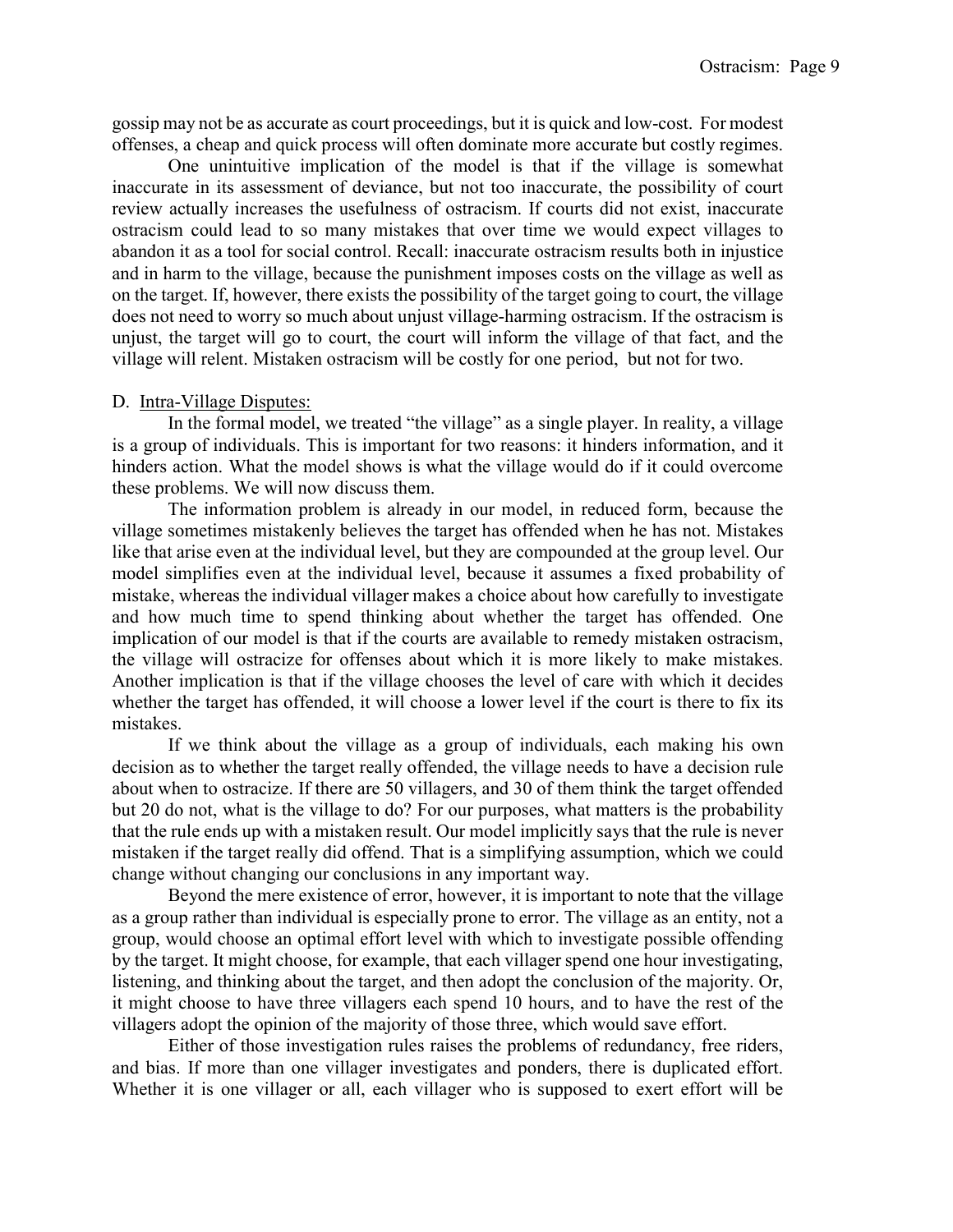tempted to slack off, since he bears all the cost of his effort but he shares the benefit with everyone else. And each villager has a bias towards or against the target, and so delegating the investigation is fraught with the danger that he will report back wrongly. This could all be modelled mathematically, but the upshot is that villages are likely to make mistakes, and the villagers all know that.

 Related to free riding is the problem of informational cascades (Bikchandani, Hirshleifer & Welch 1992). We can illustrate it with a simple example. Suppose a village consists of the target and 20 villagers, and they decide in sequence whether to say that he is guilty of an offense. Villager Ichi starts with no information, and must decide how much effort to use investigating the rumor, effort which is costly to him in time and energy. He makes a decision on how much to investigate, uncovers some evidence, and reaches the conclusion that the target is guilty, which he announces. Villager Ni now must decide how much to investigate. He already knows that Ichi investigated, so Ni will rely partly on Ichi's conclusion, partly on his own investigation. He will decide not to spend as much effort, since he can do some free riding off of Ichi by just going along with what Ichi said. Suppose Ni, too, decides the target is guilty, and announces it. It is now Villager San's turn to investigate, with even less motivation to be thorough, since he can free ride off of Ichi and Ni,and this continues with all 20 villagers. The insight of cascade theory is that even if everybody understands what is going on, this can easily reach a perverse result. It may happen that Ichi's investigation leaves him with 51% confidence that the target is guilty, but what he communicates will not be a full written report with footnotes and transcripts just "Guilty". Villager Ni might also, with his weaker effort, find a 51% probability and say "Guilty". At that point, having heard Ichi and Ni say "Guilty", suppose San's still weaker investigation turns up a 90% probability that the target is innocent. What will San do? He does not know that Ichi and Ni were on the fence, barely believing the target guilty: all he knows is that they concluded "Guilty". Thus, quite rationally, he may disregard his own findings (which he knows are based on less effort) and also say, "Guilty". The other 16 villagers, having seen unanimity from the first three, may also each say "Guilty" in sequence, even if each of them decides that his own, unreliable, evidence, would indicate a 90% probability of innocence. This perverse result is the big insight of cascade theory. If the villagers could pool their information, instead of proceeding sequentially, they could reach the opposite conclusion.

 Poor information due to a collective-action problem of free riding in information gathering is one problem. The second collective-action problem lies in enforcing ostracism. If villager Ichi ostracizes the target, Ichi is hurting himself as well as the target. Ichi benefits from having a relationship of reciprocal help with the target. Both of them benefit when they share tools, help each other at harvest, exchange news about crop conditions, and take care of each other's children. Punishing the target may help the village as a whole, but Ichi would prefer it if the rest of the village did it but he got to keep interacting with the target. Each villager agrees that it would be better if everybody else ostracized the target, not himself.

 This free rider problem has been studied in the economics literature, and the solution is to ostracize not just the target, but anybody who fails to ostracize the target. An infinite regress is required: if the target offends, then Ichi and the others must ostracize him; and if Ichi fails to ostracize him, Ni and the others must ostracize both the target and Ichi; and if Ni fails to ostracize Ichi, San and the other others must ostracize the target, Ichi,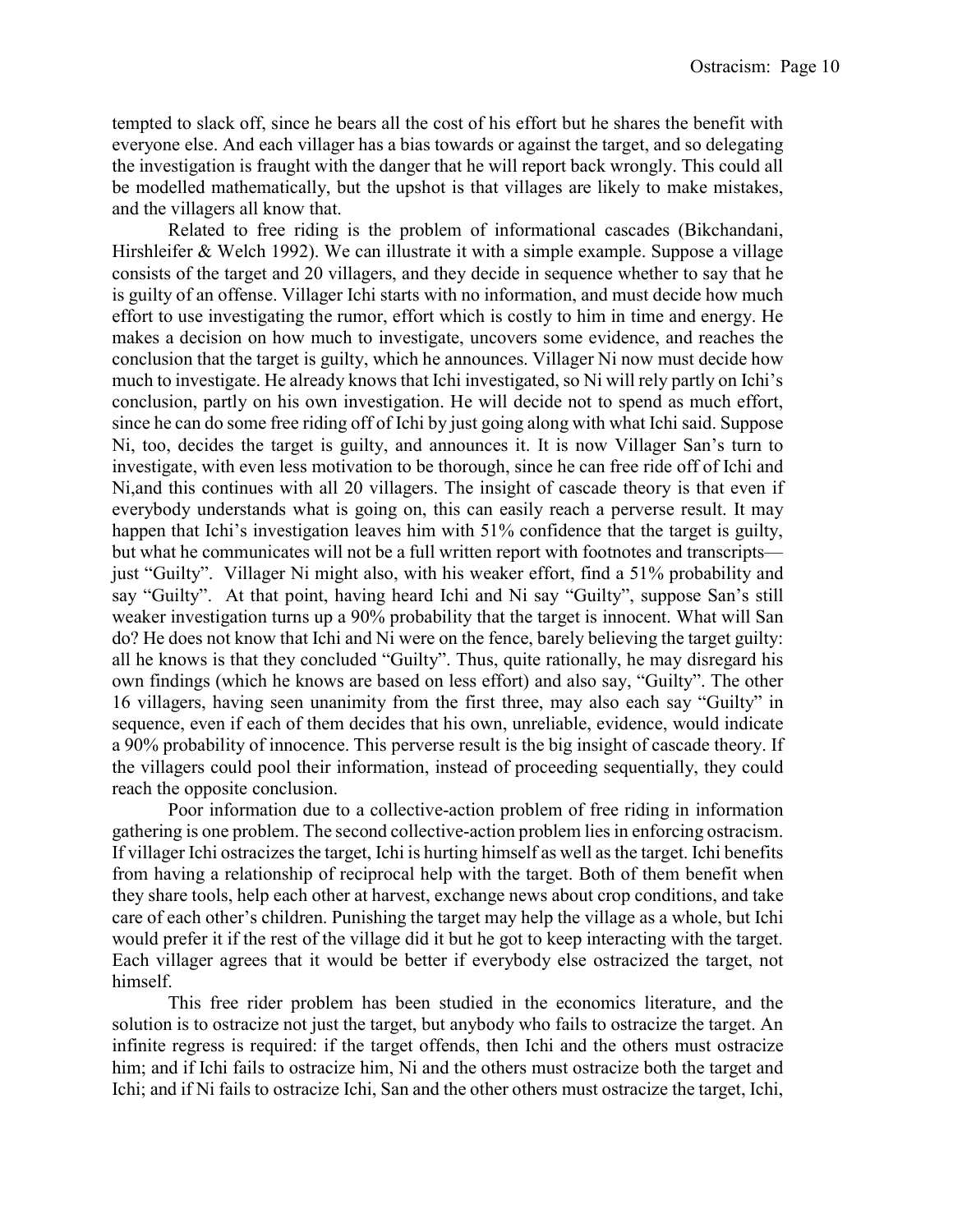and Ni; and so forth. Formal models are complicated because of the need to address this infinite regress (infinite because of the time dimension, even if there are only 20 villagers). They boil down to the idea that villagers will ostracize, even at personal cost, if they fear that they themselves will be ostracized if they do not, but that this set of expectations is easy to tip, with many possible equilibria depending on how the expectations arise including how they are manipulated by the players themselves.

 The multiple equilibria of ostracism, with their dependence on expectations, raise a further problem: the possibility of selfish manipulation by some villagers. Suppose the bad equilibrium is to ostracize anyone who resists bullying by villager Ichi, and anyone who fails to participate in that ostracism, and anyone who even brings up the subject of trying to change that equilibrium. Maybe nobody else likes this regime, but Ichi does, and if he is clever, he may be able to manipulate expectations so as to bring it about. Once these expectations are in place, Ichi is able to bully anybody he likes, not using his own physical prowess, but the fear other villagers have of each other.

 It is important to bring Ichi's bullying because it shows how our formal model's comparison of different ideal regimes may be misguided, because maybe the village will end up maximizing not the sum of the utilities of the villagers, but the utility of Ichi. If so, we have a new reason why the target would go to court and why the court is important even if it is impotent to enforce its rulings and can only declare them. Our reason above was that the villagers know they might be wrong in thinking the target offended, and thus are happy to stop ostracizing him once the court declares the truth to them. The new reason is that the villagers know all along that the target is not guilty, but they are caught in Ichi's web of manipulated expectations and are aching for someone not caught within it to change the expectations. The court's usefulness lies in its being outside of the village, so it can change expectations in a way too dangerous for any villager to attempt.

### III. The Cases

l

## A. Conventional Cases:

 1. Introduction. -- We know of no catalogue of ostracism cases (usually called "murahachibu") in Japan. We do not even know of any random samples. To examine disputes that went to ostracism, we turn to published legal opinions.<sup>2</sup> We discuss the obvious questions of sample bias in Section V.

 Most instances of ostracism in the published cases involve innocuous norms, disputes in which members of a community tried to enforce broadly welfare-enhancing norms of behavior. A Supreme Court case from 1921, for example, concerned a rural hamlet that had received subsidies from the larger village (mura) and county (gun) governments to build a road (Case 2). Sadaji Kodama owned part of the land over which the road would pass. He refused to convey it to the community. Whether his objection was that the community wanted more land from him than from others; whether it offered them higher compensation than his offer; whether the road benefited others more than him, we cannot tell from the court opinion. Three times, however, the county head visited Kodama to plead with him, to no avail. After seven or eight years passed and the hamlet had still to finish the road, the county withdrew its subsidy. Furious, hamlet members assembled and

<sup>&</sup>lt;sup>2</sup> We obtained most of these cases through Westlaw and Hanrei taikei searches using "murahachibu" and various synonyms.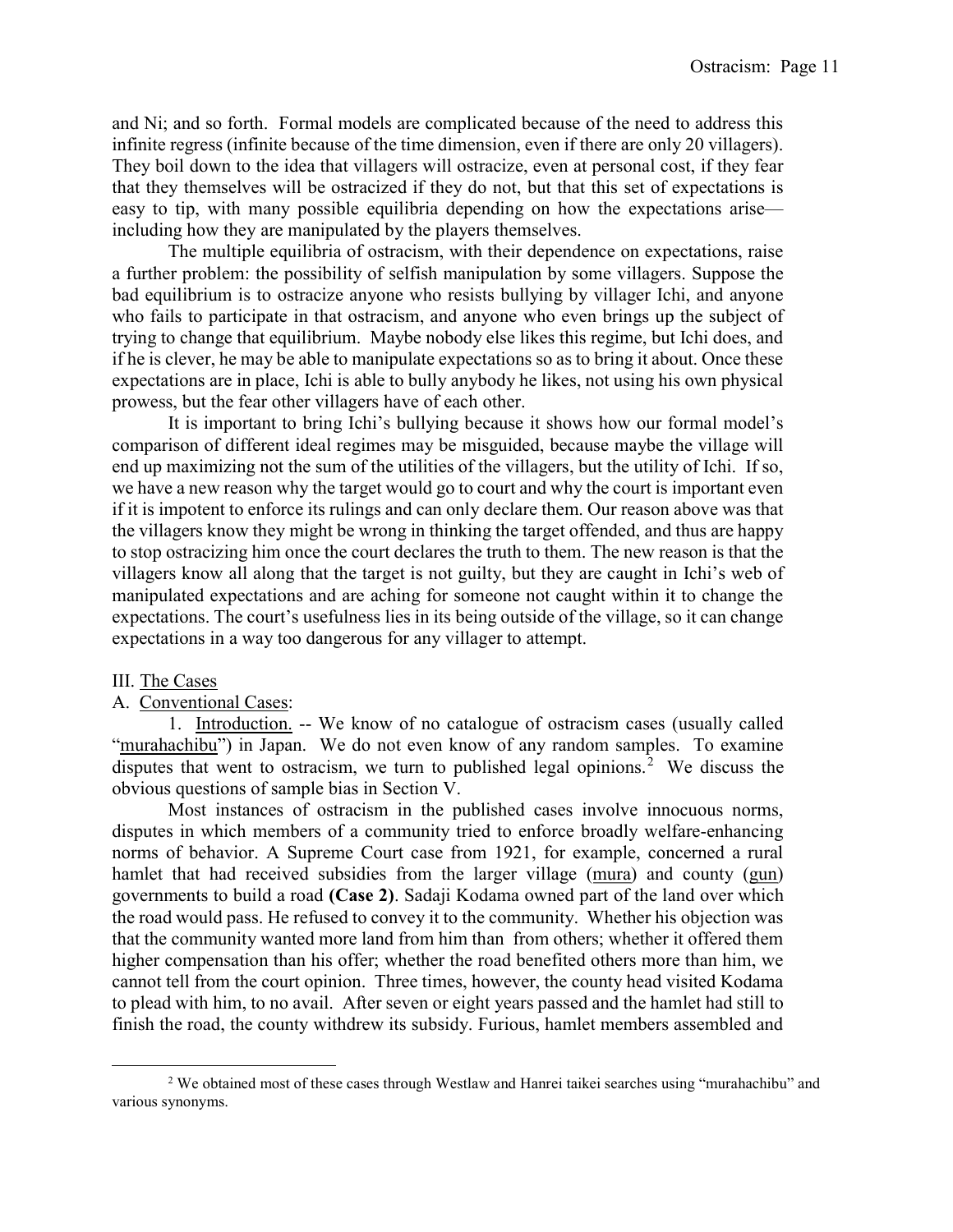voted to cut all ties with Kodama and with anyone -- "whether or not related by blood" - who continued contact with him.<sup>3</sup> Kodama sued, and (as discussed in more detail below), the court called the ostracism a tort.

 The Supreme Court faced a similar case in 1939 (Case 3). Here, too, a hamlet planned to expand a road, and here, too, a landowner refused to cooperate. The hamlet needed to remove a hedge at the edge of his property, but he refused. After long and complicated negotiations involving not just the owner but his grown nephew, community workers started to clear the hedge. The owner called the police, and the community responded by imposing ostracism.<sup>4</sup> In turn, prosecutors brought charges, and (as discussed below), the court called the ostracism a crime.

 A 1952 case from the Tokyo High Court involved a hamlet's liability to the national government (Case 4). Under the stringent economic controls of the early post-war years, the national government requisitioned rice from farming hamlets (effectively but not formally a tax). Community leaders then allocated that amount among the hamlet members.<sup>5</sup> One of the residents in the 45-household hamlet thought his allocation unfair and refused to provide the full amount demanded. The community responded with ostracism.<sup>6</sup> The farmer sued, and again (discussed below) the court held the ostracism a tort.

 In the reported cases, Japanese courts almost always declare the ostracism illegal. Sometimes police arrested the hamlet leaders, and sometimes the victims themselves sued the leaders. When prosecutors pursued criminal charges, the courts generally convicted. Section 222 of the Criminal Code made intimidation --- conduct that would "threaten the life, body, freedom, reputation, or property of another" --- a crime. The judges called ostracism criminal intimidation. When victims sued hamlet leaders, the courts generally called the ostracism a private wrong. Section 709 of the Civil Code made intentional harm a tort: the "intentional or negligent invasion of another person's rights or legally protected interests." The judges called ostracism an intentional tort.

 2. Criminal cases. -- One of the earliest criminal cases reached the Supreme Court in 1911 (Case 5). The case involved a man who had failed in business. He had largely brought it upon himself, and had caused his neighbors considerable harm in the process. The community imposed ostracism. Lest his friends decide to ignore the sanction, some members of the community contacted his likely sympathizers. Should the sympathizers ignore the decree, they warned, they would meet the same fate.

The court declared this threat to the sympathizers a crime.<sup>7</sup> No one has a right to social interchange, it reasoned. If anyone finds that a neighbor no longer speaks to him, he has not necessarily suffered a legal wrong. But should his neighbors stop contact collectively, they do commit a crime. "When the residents in an area decide collectively to

<sup>3</sup> Ogawa v. Kodama, 27 Daishin'in minroku 1260, 1275 (Sup. Ct. June 28, 1921).

<sup>4</sup> Kuni v. Suzuki, 4442 Horitsu shimbun 8 (Sup. Ct. Apr. 28, 1939).

<sup>&</sup>lt;sup>5</sup> See Smith (1961, 523) for a description of the requisitioning, and its ties to murahachibu.

<sup>6</sup> Ueno v. Kurokawa, 27 Hanrei taimuzu 58 (Tokyo High Ct. May 30, 1952).

<sup>&</sup>lt;sup>7</sup> See also Kuni v. Nakayama, 7 Daihan keishu 533 (Sup. Ct. Aug. 3, 1928) (crime to threaten murahachibu for violatating ban on contact with original offender).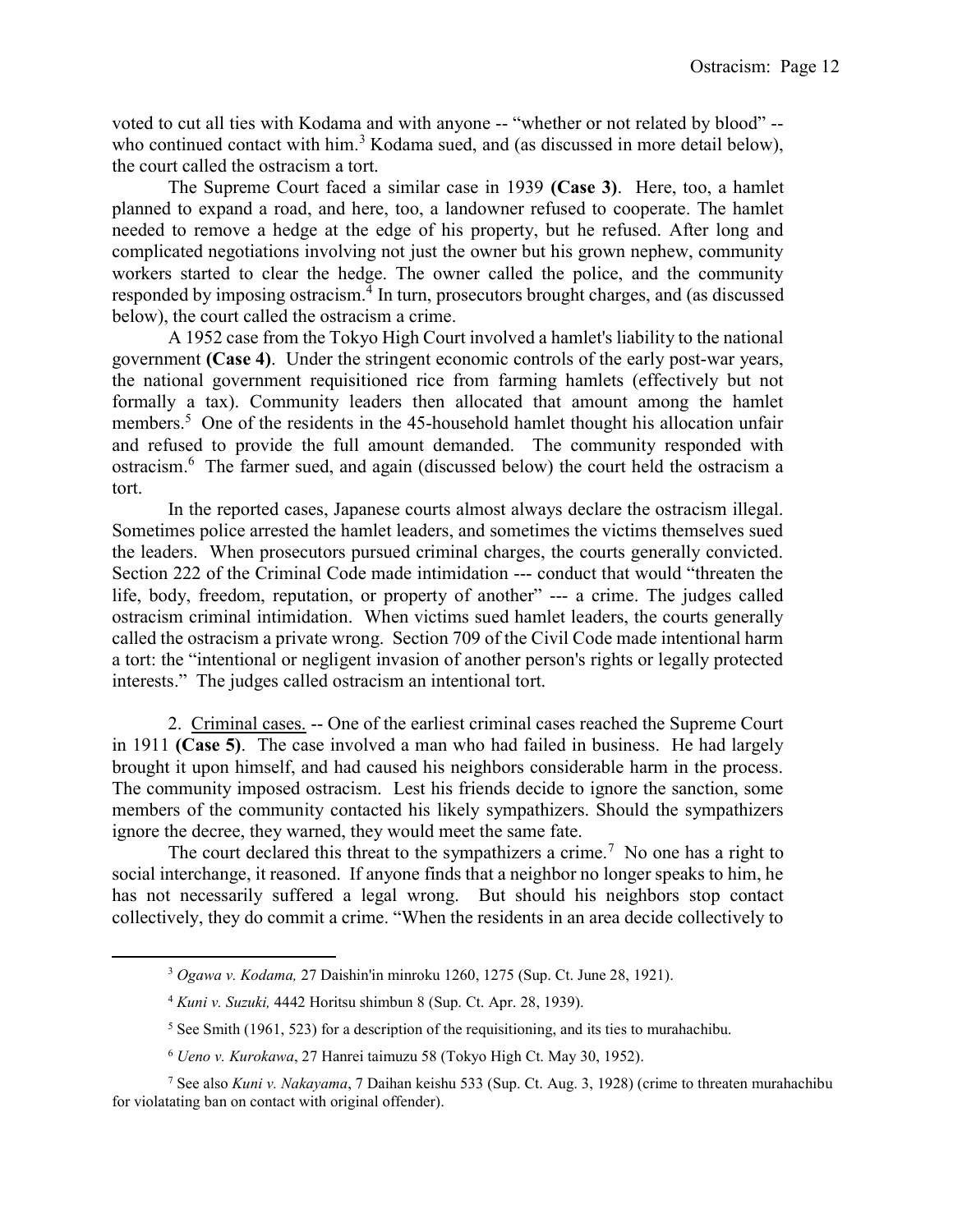punish a member, and then declare that they will cease all contact with him, they have excluded the member from their society. They have degraded his personhood, and harmed his good name." They have, in violation of Section 222 of the Criminal Code, committed criminal intimidation.<sup>8</sup>

 Government skepticism toward ostracism did not start in 1911. Even during the Tokugawa shogunate the government was skeptical. In 1822, 26 villagers in Komono village (in current Mie prefecture) sued in the local (domainal) court to expel their neighbor Kishichi. He was not, they complained, "conforming to the customs of the village" (Case 6). <sup>9</sup> Kishichi had moved to the hamlet from a nearby village. He farmed land which his family already owned, but the villages wanted him evicted anyway. The court thought the attempted expulsion an overreaction and punished the village leaders (Suzuki 2020).

 The Tokugawa government did accept ostracism as a general tool of village control, even though its dangers were recognized. In 1827, one Kyujiro and two other villagers in what is now Saitama prefecture claimed that Chojiro owed them five ryo from loans. Chojiro denied that he owed them money. After a collection mission progressed to selfhelp in the form of grabbing bales of rice, a fight ensued. The crowd started breaking farm implements, and eventually a dozen other people came with the headman to break up the fight. In the end, Kyujiro paid 3 of the 5 ryo.

 Two days later, the village formally ostracized Kyujiro. He immediately sued nineteen of the villagers, including the village headman. Unless they canceled the ostracism, he claimed, he would not be able to pay his taxes. The defendants denied that they had ever ostracized him, and the case settled: the debt was declared paid, the defendants admitted to the ostracism, apologized, and reinstated the plaintiff (Ooms 1996, 216-221)

 Although the Supreme Court announced a flat ban on ostracism in the 1911 case (Case 5), courts generally took a more measured approach. In the 1939 road expansion case (Case 3), the Supreme Court did conclude that the ostracism was criminal. But it held it criminal only because the offenders imposed it "without a reason deemed appropriate by social convention." As "judged by social convention, their ostracism had lacked a recognizably proper reason." Given that lack of a "proper reason", it violated "public order and good morals".

 Yet if in 1939 the court declared only unreasonable ostracism illegal (Case 3), the courts usually found the ostracism in the reported cases unreasonable. One would search long to locate any village ostracism that the courts permitted.

 3. Tort cases. -- Return to the 1921 Supreme Court case where Kodama refused to provide land for a road (Case 2). The case did not stem from a criminal prosecution. Instead, Kodama sued the hamlet members who engineered the ostracism against him. Through the case, the Court made it clear that the tort equivalent of the Criminal Code Section 222 crime--- to ostracize collectively--- is an intentional tort. Its reasoning tracked the principles it would apply in 1939 to criminal prosecutions (Case 3):<sup>10</sup> "Leave aside doctors and innkeepers for whom special rules exist," the court explained. "If someone

<sup>8</sup> Kuni v. Mori, 17 Keiroku 1520, 1522 (Sup. Ct. Sept. 5, 1911).

<sup>&</sup>lt;sup>9</sup> See generally Suzuki (2020).

 $10$  Ogawa v. Kodama, 27 Daishin'in minroku at 1264.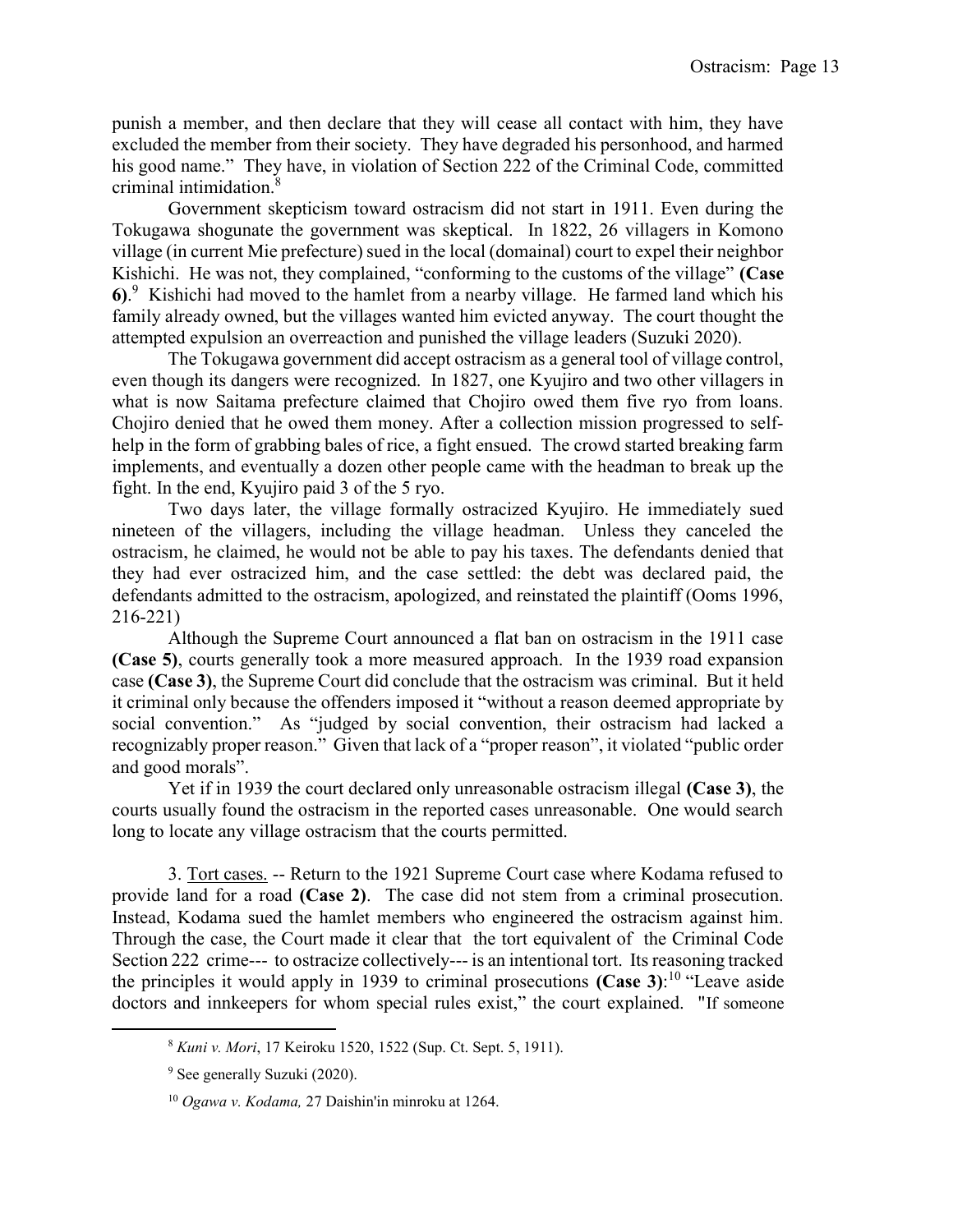wants to take part in social interchange, he does not have a right to demand it." But that each person may refuse to interact with another individually does not mean that a group can refuse to do so collectively.

 The defendants argued that Kodama had "damaged the collective interest" of their community and they were merely trying to "preserve its good customs and order". The court would have none of it: if community members collectively decide to terminate contact with an offending member, they commit a tort under Section 709 of the Civil  $Code<sup>12</sup>$ 

 Now return to the 1952 Tokyo High Court decision about the government's rice requisition program (Case 4). The offending farmer refused to supply the share of the collective rice burden assigned to him by the hamlet, and the community responded with ostracism. The court declared the retaliation a tort:

This local association constitutes the base for all social activity among the residents. To participate as an individual in this activity is a right that cannot be taken away, or severely limited. ... Absent special considerations, the ostracism constitutes a tort.

 4. Extortion. -- Criminal sanctions do not end with Section 222 of the Criminal Code. If neighbors vote to ostracize someone, they do indeed commit criminal intimidation under Section 222. But if they demand money in return for canceling that sanction, they commit the more serious crime of extortion, under Section 249. In 1923, a man named Kurosawa in a small Akita community made charcoal with material he had stolen from the hamlet and from a local contractor (Case 7). Upon discovering his theft, hamlet leaders called a general meeting and voted to terminate all contact with him.

 In time, Kurosawa sought reconciliation. He asked his older brother to act as intermediary. The hamlet called a second meeting. Kurosawa apologized, and most of the members seemed inclined to end the sanction. The defendant (unnamed), however, intervened. Rather than forthrightly forgive Kurosawa, he urged the others to require that Kurosawa first pay a penalty. He demanded 200 to 300 yen. Kurosawa eventually paid 100 yen, still a massive amount for a poor farmer. Announcing the decision in 1927, the court called this extortion under Section 249.<sup>13</sup>

 5. Comic relief. -- Universities. Whether involving sensible norms or not, ostracism grievances occasionally take odd turns. A 2017 case involved a breach of contract suit by an M.A. candidate at Tsukuba University (Case 8). The student claimed that his adviser had effectively ostracized him (the term in this case being "hamon"): he had forced him to study a topic he didn't want to study, he had exercised "academic harassment", he had engaged in "power harassment," and so owed the student a refund of two years' tuition.

 The adviser's frustration seeps from the pages of the opinion. The student had originally presented his research plans in a workshop. "Consumerist Self-Change Theory: Bourdieu and Lacan," he called his project. Most everyone else was lost. "The other graduate students aren't following you," his adviser warned. "Could you try explaining it

<sup>12</sup> Ogawa v. Kodama, 27 Daishin'in minroku 1260, 1272 (Sup. Ct. June 28, 1921).

 $13$  Kuni v. Mukogawa, 6 Daihan keishu 361 (Sup. Ct. Sept. 20, 1927). Canceling the punishment upon negotiation through an intermediary, followed by apology was common, as Smith (1961) notes.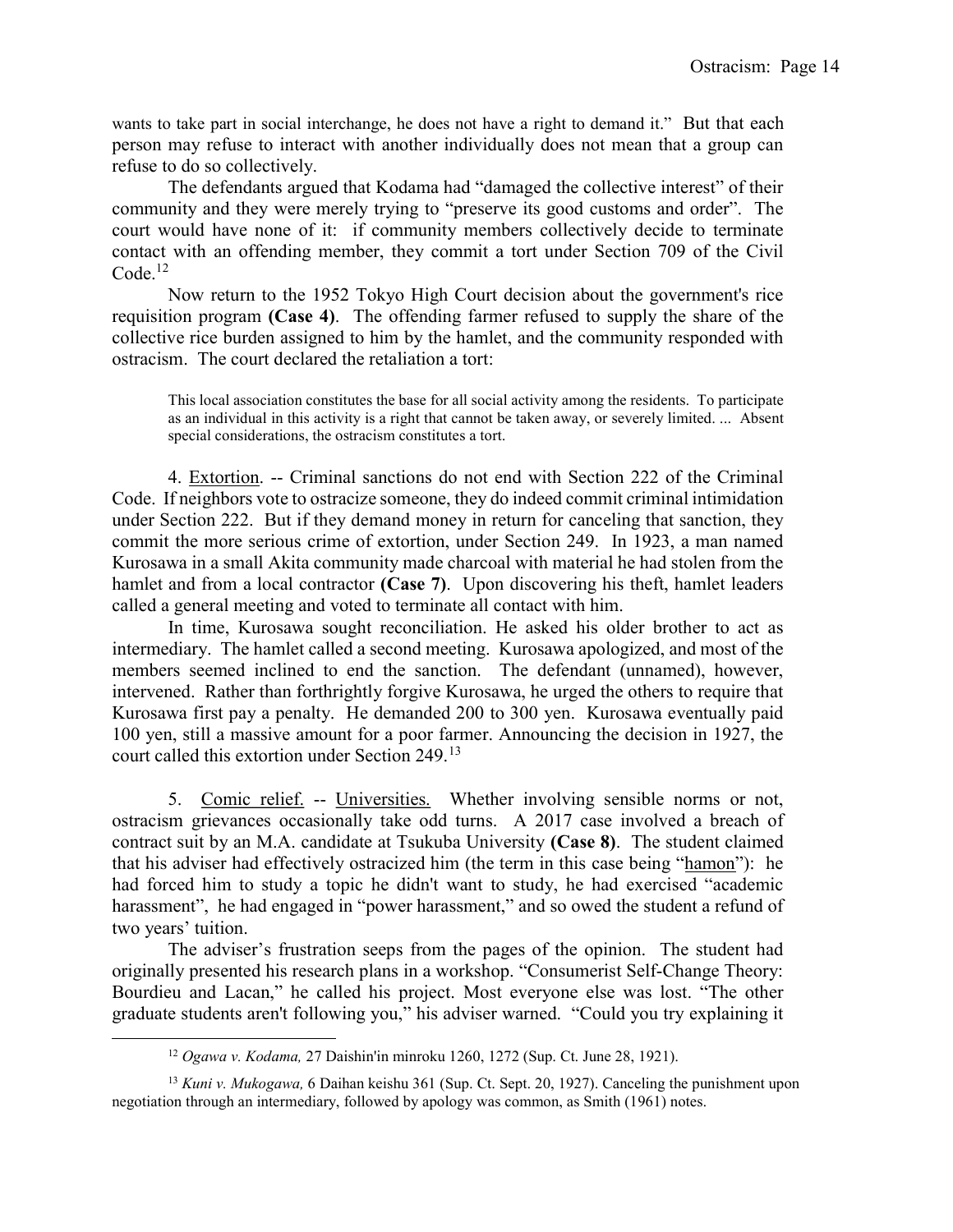again without using technical terms?" Maybe the M.A. candidate tried, because soon those other graduate students began asking questions like: "What are you trying to do in this project? Why does this matter for research?" Unfortunately, the court continued, "the plaintiff could not respond." After the workshop, he wrote his adviser. He wanted to drop the project and pursue one of two completely different topics instead. "To be honest," the professor replied, "I have no idea what you want to do. You're studying this and that, but are you reading the books? You can't just say, if this doesn't work I'll try that instead, or if that doesn't work I'll try this instead. Stop looking at just the surface. Ask yourself what you really wanted to do when you decided to study."

Professors everywhere will be relieved to know that the court dismissed the claim.<sup>14</sup>

 Syndicates. Organized crime syndicates in Japan (the yakuza) routinely ostracize insubordinate members. Lest rival syndicates attribute to them any misconduct by a deviant member, they send a notice (typically a printed post-card) announcing his ostracism to other gangs. One 2011 case, for example, involved fratricidal battles within the massive Yamaguchi gumi crime syndicate (Case 9). The leader of one faction shot the boss of the Yamaguchi gumi in a hotel lounge; the syndicate expelled (hamon) the faction; war ensued.<sup>15</sup>

 A curious 2018 variation on this practice occurred in Shizuoka City (Case 10). The unnamed plaintiff was a long-time member of the local mob. Now in his 60s with liver cancer, he was no longer of much use to the organization. Anticipating heavy medical expenses, he applied for public welfare. The welfare office turned him down. He was still in the syndicate, and the office did not pay welfare benefits to members of the mob.

 The aging gangster called a police officer he knew. He explained that he needed cancer surgery and had left the mob. How, he asked, could he prove to the welfare office that he was no longer a member in good standing? The policeman suggested he produce the usual expulsion postcard (hamonjo). Unfortunately, the gangster replied, although his boss would sign a certificate saying he had left the organization, he was too scrupulous to circulate an ostracism notice: "You haven't done anything wrong. How can I circulate an expulsion notice?" The plaintiff pleaded with the welfare office to approve him anyway. The office refused; he sued, and the district judge told the welfare office to proceed with the application.<sup>16</sup>

# B. Troubling cases:

l

 1. Introduction. In most of the reported ostracism cases, the community did not ostracize a member in order to enforce welfare-enhancing norms; instead, it ostracized a member to enforce rather dubious norms. There are exceptions, to be sure. In one case, a man imposed costs on his neighbors by repeatedly making bad bets in business (Case 5); in two others, a man refused to contribute toward infrastructure improvements (Cases 2 and 3); in still another, a man reneged on his share of the community tax burden (Case 4).

 Yet these plausibly benign cases are not the rule: most of the published opinions involve more troubling disputes. Some of the cases seem to involve reasonable

<sup>14</sup> [No names given], 2017 WLJPCA 01258006 (Tokyo D. Ct. Jan. 25, 2017).

<sup>15</sup> Kuni v. [No name given], 2011 WLJPCA 05249002 (Osaka D. Ct. May 24, 2011).

<sup>16</sup> [No names given], 2018 WLJPCA 04266020 (Shizuoka D. Ct. Apr. 26, 2018).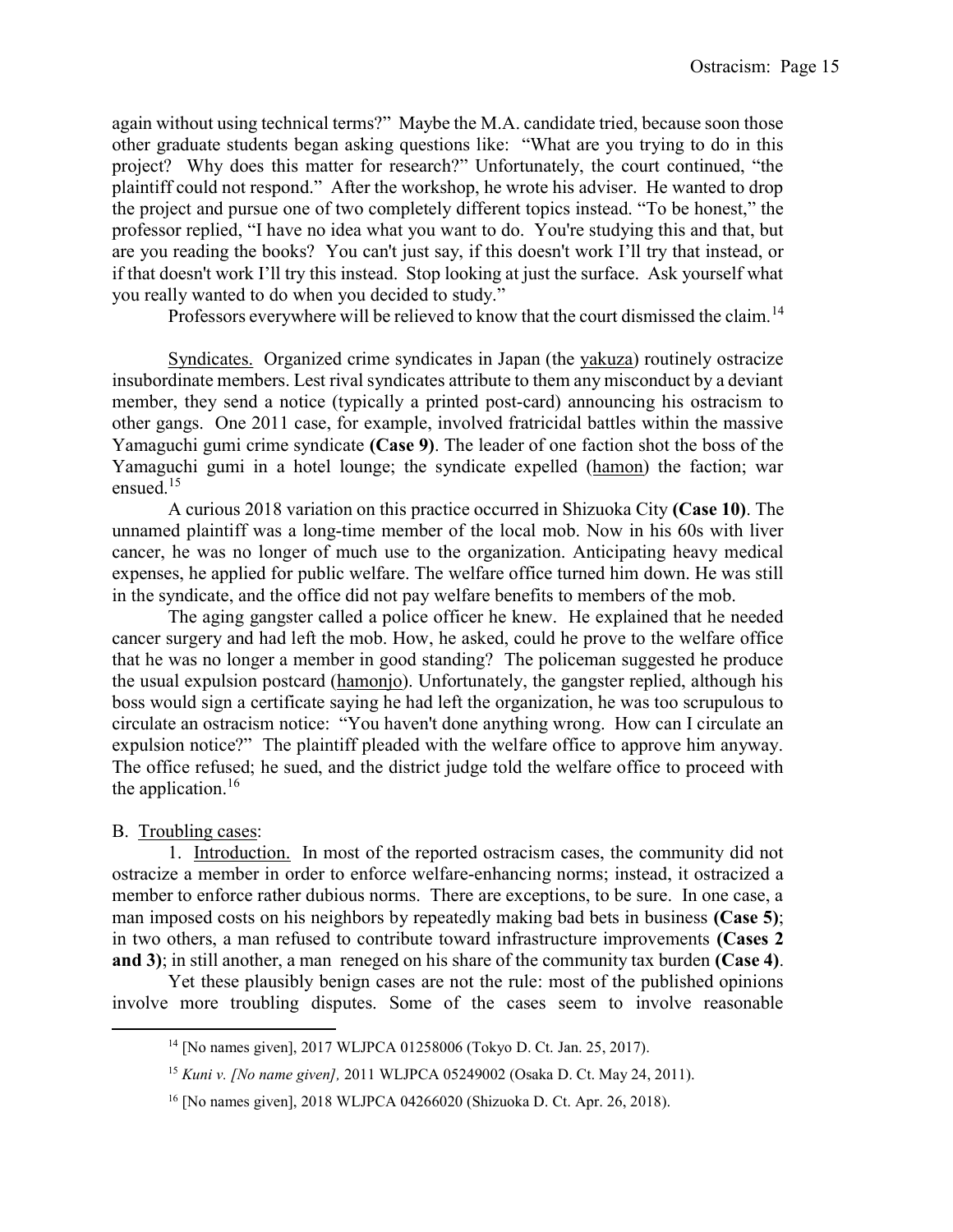disagreements about community policy (Section 2, below). Some involve hamlets dominated by criminals (Section 3). Some involve hamlets that punished members for reporting criminal activities to the government (Section 4). Some involve hamlets that took property from other members (Sections 5 and 6). And many involve hamlets that were engaging in electoral fraud (Section 7).

2. Policy disagreements. Sometimes the community punishes a member simply for disagreeing about village policy. In one 1935 Supreme Court case, a firm planned to build a synthetic textile factory near the mouth of the Yagyu river in Toyohashi city (Case 11). Most residents opposed the factory on the grounds that the effluents would ruin the fish, shellfish, and seaweed harvest. When three villagers announced their support for the factory, the rest of the community retaliated by ostracizing them. Absent more detail, one cannot tell what was at stake. Perhaps the three dissenters had invested in the factory. Perhaps, the factory had bribed them. The court does not say. Instead, it treats the dispute as an honest disagreement about village policy, and held the ostracism to be criminal intimidation.<sup>17</sup>

 A second 1935 Supreme Court case involved a small island off the southern coast of Kyushu (Case 12). Part of the Amami oshima chain, it lay a 17- to 18-hour ferry ride from the city of Kagoshima. In 1935 the island became the site of what historians would call the great "Lily Bulb War". The residents primarily grew lily bulbs for export. In 1932, a Yokohama nursery owner formed the Japan Lily Export Association and obtained exclusive control over the government-required export inspections. Now able to block rival exporters, he planned to dominate the market. Roughly contemporaneously, however, Mitsubishi Trading decided to challenge his control. Mitsubishi offered the farmers an exclusive trading contract. The local farming association held a meeting. The farmers debated the two options. About 2,000 members voted in favor of the Mitsubishi contract and 138 voted against. The majority argued that the 138 opponents were jeopardizing the deal with Mitsubishi for private gain and hit them with ostracism. The court held the ostracism to be criminal intimidation.<sup>18</sup>

 3. The village bully. -- A 2007 Niigata District Court case involved a village bully (Case 13). Taro Kono (a pseudonym) dominated his village through wild and unpredictable violence. He picked fights. He beat people. His neighbors called the police multiple times: when he started to strangle someone; when he swung a metal bar at someone; when he attacked a man with a sake bottle. Kono also ran the annual village festival. According to the others, he ran it autocratically and stole community funds. Several members distanced themselves from the event. When they did, Kono retaliated by intimidating the other village members into ostracizing them. Niigata District Court declared the ostracism a tort.<sup>19</sup>

<sup>&</sup>lt;sup>17</sup> Kuni v. Okada, Hanrei hyoron kei 98 (Sup. Ct. Apr. 19, 1935).

 $18$  Kuni v. Shigenobu, xx 1405 (Sup. Ct. Oct. 25, 1935);

http://www.kaikou.city.yokohama.jp/journal/102/02-2.html; http://yokohama-now.jp/home/?p=6048; http://psieboldii.blog48.fc2.com/blog-category-9.html.

 $19$  Kono v. Kono, 1247 Hanrei taimuzu 248 (Niigata D. Ct. Feb. 27, 2007).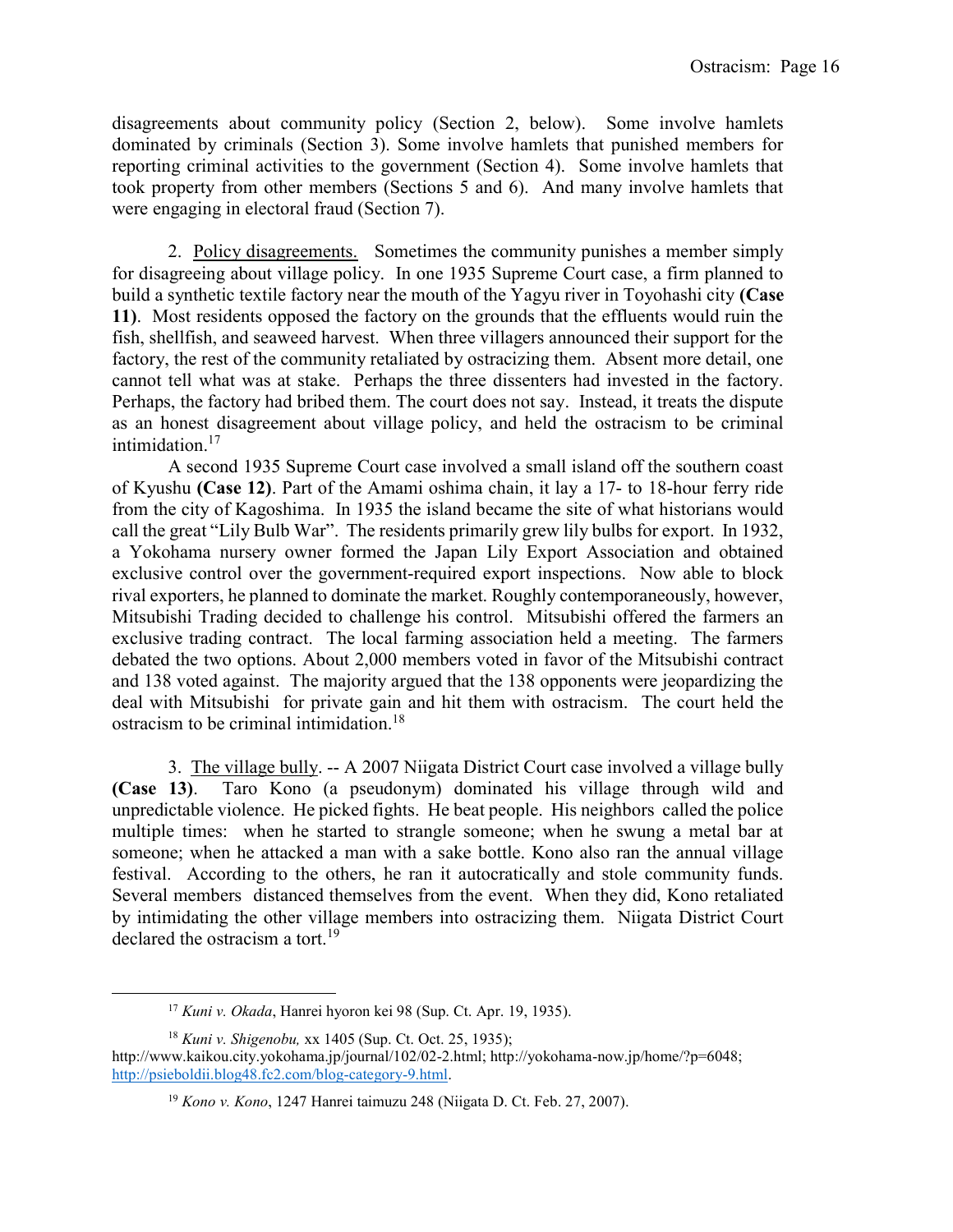4. The snitch. Six decades ago, anthropologist Robert Smith (1961, 527) observed that Japanese who reported community misdeeds to the police could suffer ostracism. So they did. And it continues. Akimitsu Fujii ran a general store in Kumamoto with his wife and three daughters (Case 14). One January afternoon, he watched the local firemen train. After practice, the firemen shared drinks. Several of them started a fight with one who had missed practice. When the police interviewed Fujii several days later, he detailed what he had seen. The firefighters retaliated by organizing a boycott of Fujii's store, and drove him and his family out of town. He sued, and the court held the firefighters liable.<sup>20</sup>

 Another ostracism target worried that the local residents' association was cheating the community (Case 15). The association was constructing a new building, and he suspected that the contractor was shaving costs. He circulated a complaint. Steadily, he ramped up the tension. The association leaders were (in the court's words) "crazy in the head," he asserted. They were evil. They were "liars," they were perpetrating a fraud. The community sued him for slander, and won. They also expelled him from the association. When the victim sued in response, the Tokyo District Court (2008) reasoned that expulsion from the neighborhood association would have a major impact on his life, and vacated the expulsion. $21$ 

 In 1954, Fukuoka High Court faced a case of ostracism by an 18-household hamlet against four members (Case 16). The opinion does not describe the full scope of the offending conduct, but the precipitating event seems to have been something one of the targets told the village government. The national government was still requisitioning rice from villages. Apparently, one of the four victims told the government how much rice it could safely demand of the hamlet. The other members were outraged, and expelled all four. The court convicted the hamlet leaders of criminal intimidation.<sup>22</sup>

 5. Theft. Tomoyuki Arakawa was a nationally prominent potter in the town of Yagusa, within Toyota city, Aichi prefecture (Case 17).<sup>23</sup> His family had lived in the village since the Tokugawa period. Other than seven years in nearby Nagoya, he had spent his entire life in Yagusa.

 Arakawa made pots with clay he dug from the communal mountain. He built his kiln on the mountain. He fired his pots with wood he collected on the mountain. Sometimes he left his home for days on end to work at the kiln. His neighbors considered him an odd fellow, but no one much minded how he made his pots.

 The mountain covered roughly 40 percent of the "town." Gardens and paddies occupied most of the rest. The national government had conveyed the mountain to the

 $^{20}$  Fujii v. Ichida, 1970 WLJPCA 03240001 (Kumamoto D. Ct. Mar. 24, 1970).

 $21$  [No names given], 2030 Hanrei jiho 38 (Tokyo D. Ct. Oct. 17, 2008).

 $22$  Kuni v. [No name given], 7 Kosai keishu 217 (Fukuoka High Ct. Mar. 31, 1954).

<sup>&</sup>lt;sup>23</sup> Shun'ei Aikawa, "yakkaisha" no letteru wo hararete chien no rin no soto he tsukyu [Labeled a "Trouble Maker" and Thrown out of the Region, *Diamond Online*, June 26, 2012; see also Jichiku no tochi ga ookane unde ... [Communal Land Generates Massive Cash and ...], Shukan Asahi, Jan. 30, 2009; Toyota ga jimoto de daikibo "kankyo hakai" [Massive "Environmental Destruction" in Toyota Area], Sentaku, Feb. 1, 2012. A recent case of murahachibu in the city of Usa, Oita prefecture, similarly involved the distribution of subsidies to local residents. Moto komuin ga uttaeta ... [Former Government Official Complains ...], Daily Shincho, Oct. 18, 2018; Jichi kai shin kyu kucho ra arasou shisei [Old and New Municipal Heads Do Battle], Asahi shimbun, Nov. 14, 2018.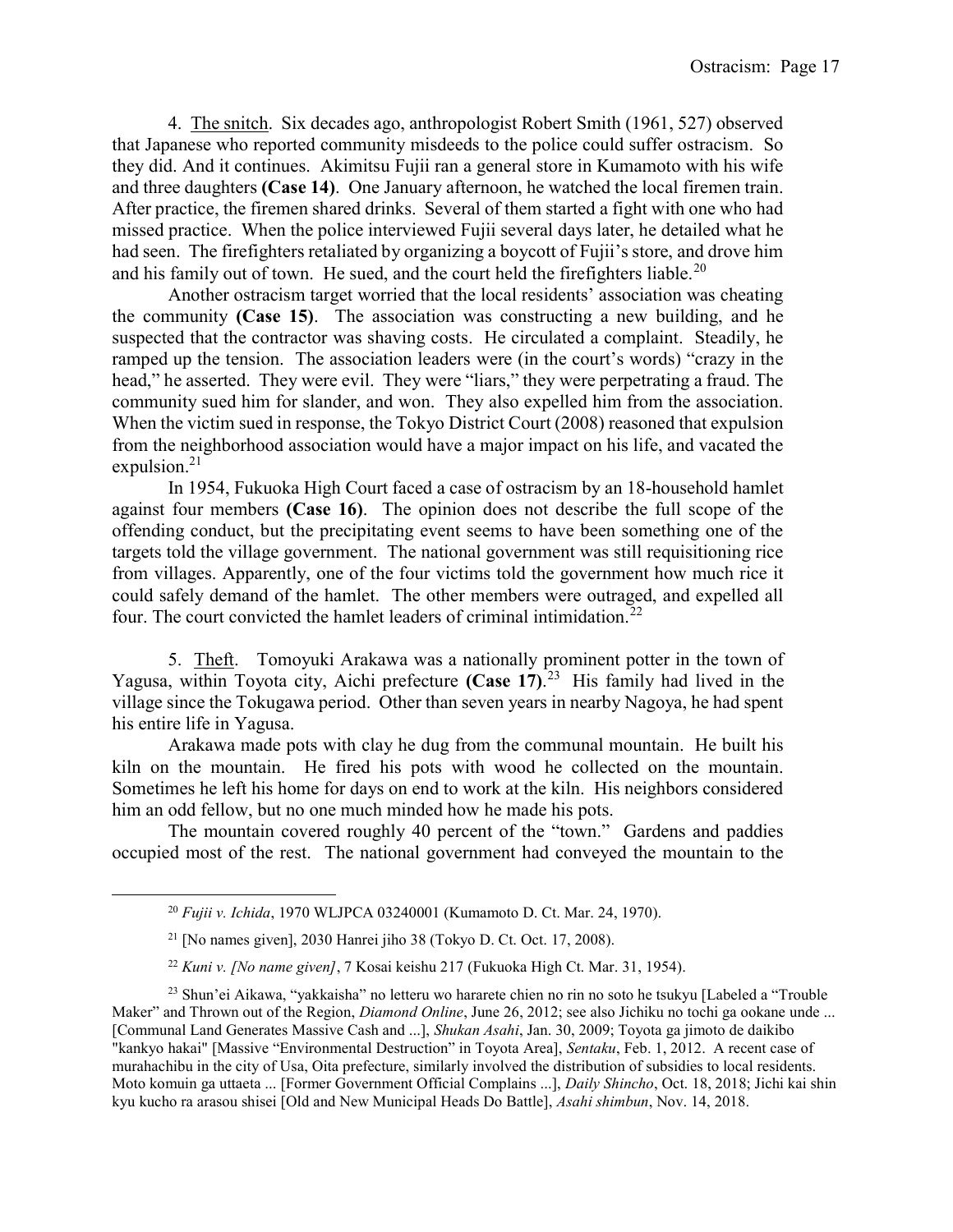village in 1913. Title lay with the descendants of the 75 families who were resident in 1913, including the Arakawas.

 Over time, the humble mountain became extraordinarily valuable. A mining company discovered it contained valuable deposits of silica. Near as it was to the Nagoya metropolis, it had development potential. Near as it was to the Toyota factory network, it could provide land for access roads. By 2008, the constituent 1913 families had exploited its potential so shrewdly that they had amassed 2 billion yen (about \$20 million).

 The group decided to distribute the 2 billion yen to the constituent owners, but they refused to pay Arakawa his share. Arakawa sued for the money, and he also sued to stop the development. At root, he seems to have cared less about the money than about stopping the mining, the construction, and the roads. The other villagers invented one reason after another not to pay him his share, but they mostly wanted him gone. Ostracism came naturally in this case. "Just leave Yagusa," one village official begged. As of 2020, the litigation was apparently still in progress.

 6. Forced redistribution. – Conveniently structured to facilitate taking from the wealthy few and transferring to the poorer many, ostracism is an intrinsically populist mechanism. Communities use it for exactly that purpose. In 1946, the Miyamoto family on the island of Shikoku decided to cancel its leases with several families who had been renting its land (Case 18). Both the Miyamoto family and the lessees had been part of the local Japan Farmers' Union (Nihon nomin kumiai), a hard-left group with alliances (conflicting ones) to both the Socialist and Communist Parties. Sixty of the eighty households there were part of the Union. Once the Miyamoto family announced their plan to cancel the tenancies, the local Union expelled and ostracized them. The Miyamotos could find no one from the hamlet willing to work on their land. The local court declared the ostracism a tort, and the parties settled out of court.<sup>24</sup>

 The year 1946 was also the year of the U.S.-imposed "land reform" program (see Ramseyer 2015). The Miyamotos may have cancelled the leases in the hope that they would obtain better terms for land they tilled themselves. Under the program as eventually imposed, the government took land from farmers owning more than 3 hectares (with nominal compensation) and gave it to their former renters at a nominal price. Subject to modest variation, the redistribution applied to all farm land.

 The program famously did not apply to mountain land. Although worth less than farm land, the mountains had real value. Obviously, they provided lumber. They supplied the firewood and grasses that farm households needed. Near metropolitan centers, they had development potential (as the Yagusa families discovered, Case 17). And many mountains contained food -- the "mountain vegetables" (sansai) used in many dishes and the extraordinarily expensive (sometimes \$1,000 per kg) mushrooms known as matsutake.

 One Hyogo town managed its local mountain collectively through a voluntary association (Case 19). The association included 103 households, a majority of local residents. In 1950, it decided to require all villagers owning more than 2 hectares of mountain land to transfer to the association without compensation all rights to sansai and matsutake on their land. The national government had not redistributed the mountain land, so the locals decided to do it on their own.

 $^{24}$  Miyamoto v. Suzuki, 61 Hanrei jiho 22 (Takamatsu D. Ct. Mar. 1, 1955).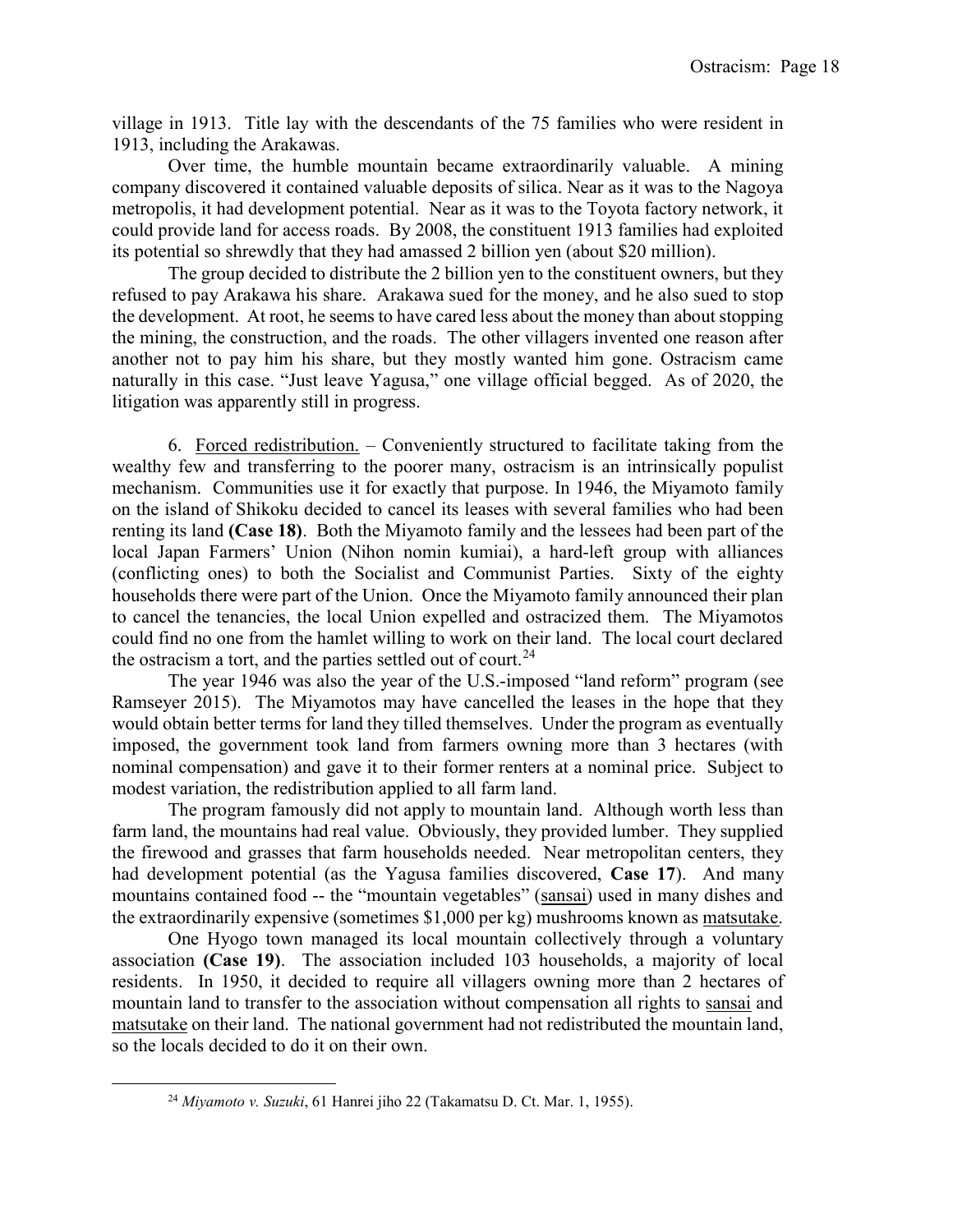Five families refused to cooperate. When the association withheld from them their share of the communal profits in response, they sued. In retaliation for the lawsuit, the association declared ostracism on the five families. In the criminal case that followed, the district court acquitted the association members on the ground that the sanctions did not bind, but the high court reversed. In 1958, the Supreme Court affirmed the reversal.<sup>25</sup>

 7. Electoral fraud. -- The most common troubling cases involve elections. The Japanese Diet did not adopt universal manhood suffrage in national elections until 1925, but suffrage for some local elections reached more broadly before that. In the typical case, members of a community assembled and collectively decided whom they would support. They realized that individually they would have no impact on the electoral outcome, but that by voting together they might be able to flip the outcome.

 In 1913, the Supreme Court used an electoral dispute to decide what is the oddest of its ostracism cases (Case 20). Villagers had agreed to vote for a given candidate and to punish anyone who voted otherwise. Two residents did. The others imposed ostracism, and prosecutors convicted several ostracizers on criminal charges. The Supreme Court reversed the convictions. Ostracism was not always criminal, it explained. Villagers can ostracize members for a wide variety of reasons, some morally justified, some not. In this case, the two offenders had reneged on their promise to vote for the community-chosen candidate. When people punish someone to force him to do something he has no obligation to do, they commit criminal intimidation. Here, however, they punished him not for voting a certain way, but for breaking his promise to vote a certain way.<sup>26</sup>

 More typical is a 1920 case in which most voters in a village in Mie Prefecture favored one candidate in the national Diet election (Case 21). Katsunosuke Oku favored another. Outraged by his independence, the other villagers decided to sever all ties with him. The prosecutor brought charges, the judge convicted, and the Supreme Court affirmed. The Court followed the standard formula: no one has a right to social intercourse, but when a community refuses it collectively, they commit criminal intimidation.<sup>27</sup>

 A 1924 case followed the same pattern (Case 22). Four people were arrested for violating electoral law in the Miyagi prefectural elections. A certain Mr. Honda, living in the same village, had turned them in. The arrested villagers complained to their neighbors, and the village's mutual aid society voted to expel Honda and ostracize him. The trial court convicted the villagers of criminal intimidation, and the Supreme Court affirmed.<sup>28</sup>

 A second 1924 case involved not an official village sanction, but a threat by an influential leader in Nara unilaterally to oust an uncooperative villager (Case 23). The leader told the villager to vote for a particular candidate. Try anything else, he warned, and he would expel him. The prosecutor brought criminal charges against the leader. Expelling someone from a village is not a technical term, and the defendant's lawyer professed not to know what it meant. The Supreme Court declared it easy to see that the

<sup>&</sup>lt;sup>25</sup> Kuni v. [No name given], 135 Hanrei jiho 32 (Osaka High Ct. Sept. 13, 1957), aff'd, 154 Hanrei jiho 5 (Sup. Ct. July 3, 1958).

<sup>26</sup> Kuni v. Okubo, 19 Keiroku 1349 (Sup. Ct. Nov. 29, 1913).

 $27$  Kuni v. Fukuda, 26 Keiroku 912 (Sup Ct. Oct. 12, 1920).

 $28$  Kuni v. [No names given], Daihan keishu 506 (Sup. Ct. June 20, 1924).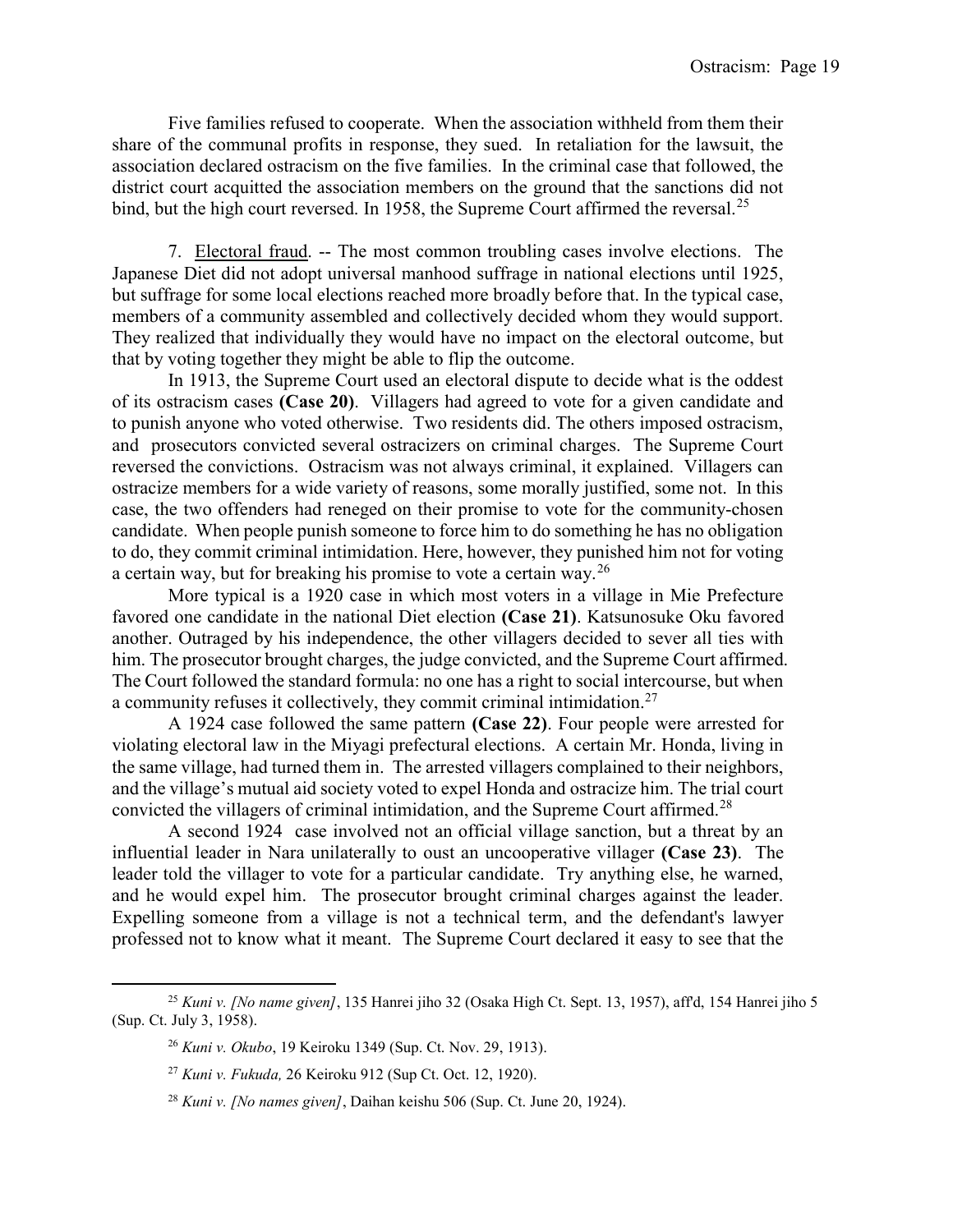defendant meant "murahachibu." The lawyer also protested that the defendant had had no authority to expel anyone anyway. The Supreme Court observed that the defendant was an influential man, and that a resident could reasonably worry about the threat. It affirmed the conviction.<sup>29</sup>

# IV. Zones of Judicial Neutrality

## A. Introduction:

 These cases suggest that the courts generally decide whether to intervene in ostracism on the basis of the conduct involved. They intervene when a community ostracizes for improper reasons. In a small number of disputes, however, the courts purport not to intervene at all. In cases involving political parties and religious groups, for example, courts instead announce they will let the losses "lie where they fall".

 These cases do not involve the typical community ostracism we have so far described. Instead, they involve the different question of who controls the membership rosters of voluntary associations. They do not involve a village that decides to shun a deviant resident; they involve associations that people join to express their political and religious preferences.

 Japanese courts, like American courts, try to stay away from religion and politics. As Douglas Linder (1984, 1881) puts it in the U.S. context, courts hesitate to compel the "benefits of membership in a voluntary association." Instead, they declare that "the associational freedom at stake, the right of an association to define its own membership, is fundamental to a conception of a pluralistic free society."

### B. Political Parties:

l

 The best known political case involved a power struggle in the Japan Communist Party (Case 24). Kenji Miyamoto, Satomi Hakamoto, and Sanzo Nozaka had helped lead the party during the pre-war years. These were tough men. In 1933, Miyamoto and Hakamada tortured to death Tatsuo Obata, whom they suspected of spying for the police. Sanzo Nozaka was in Moscow during Stalin's purges, and survived by inventing charges against another Japanese Communist in Moscow, who was promptly shot.

 After the war, the American occupation welcomed all three into the public realm.<sup>30</sup>The three promptly took over the Japanese Communist Party. Nozaka won election to the national legislature in 1946. When Stalin ordered the Party to abandon peaceful tactics in 1950 (the start of the Korean War), Miyamoto went underground and masterminded the party's bombing and sabotage campaign, while Hakamada ran the party's legal arm. Miyamoto returned to electoral politics after Stalin's death, and rose to the post of central committee chairman in 1970, with Hakamada as vice-chairman. Decades later, Miyamoto continued to insist that Obata had died a natural death; Hakamada wrote that they had strangled him to death. Hakamada also nursed a long-term suspicion that Nozaka remained a Soviet spy (which Soviet archives would later prove true).

<sup>&</sup>lt;sup>29</sup> Kuni v. *[No names given*], 3 Daihan keishu 338 (Sup. Ct. Apr. 15, 1924). The prewar Supreme Court also affirmed criminal convictions in murahachibu disputes over an election in Kuni v. Kamiya, 13 Daihan keishu 5406 (Sup. Ct. Mar. 5, 1934), and Kuni v. [No names given], Hanrei hyoron kei 123 (Sup. Ct. Sept. 9, 1942).

 $30$  On the occupation's role (and the place of E.H. Norman), see Miwa & Ramseyer (2005).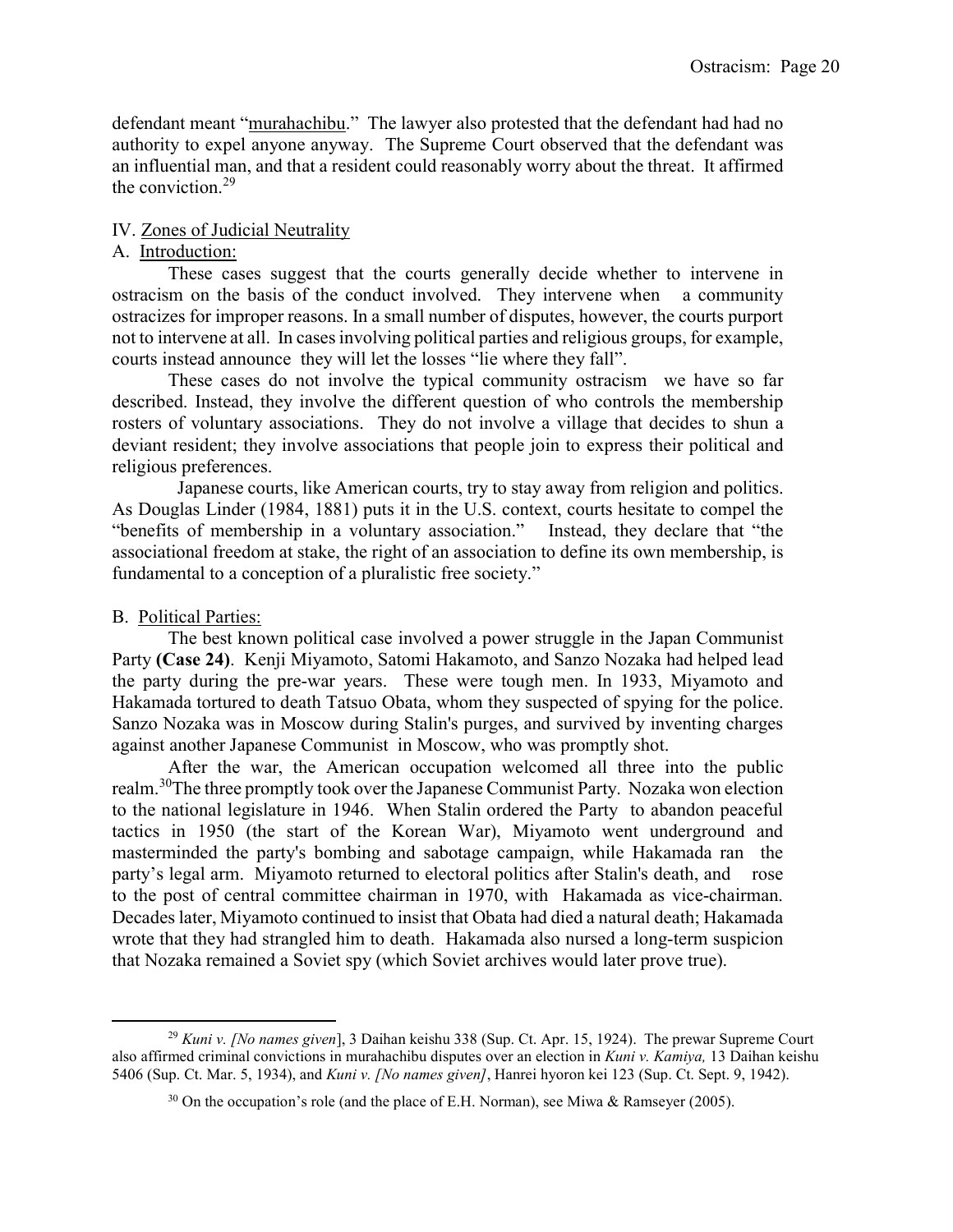Late in the 1970s, Hakamada began to write about how he and Miyamoto murdered Obata. Miyamoto immediately moved to expel him from the party. In 1977, Hakamada was dropped from the party's Central Committee. When Hakamada retaliated by publishing yet more information about the murder, the party expelled him.

 Since 1963, Hakamada had been living in party housing. For a house with market rental of 132,000 yen per month, Hakamada paid 22,000. Having expelled him, the party ordered him to leave. Hakamada refused, and the party sued. Hakamada explained that he was growing old, and having worked for the party at low pay his entire life, had little savings. The District Court ordered Hakamada out, and the High and Supreme Courts affirmed. The courts declared internal party disputes beyond their jurisdiction. Said the High Court:

 Political parties are indispensable for supporting representative democracy, and effective bodies for helping citizens structure their political thoughts...

 The expulsion and other punishment of party members are matters internal to the parties themselves. These matters follow from the right of party self-governance, and the courts should treat them with ample respect.

The courts would not intervene.<sup>31</sup>

#### C. Religious Organizations:

l

 Courts show the same reticence toward disputes within religious organizations. In the United States., writes Eric Posner (1996, 185), the "Free Exercise Clause and common law principles of free association ... prevent people from suing a religious group for expelling them ...." For the most part, so too in Japan. During the last decades of the 20th century, Japanese courts faced several cases involving the highest-profile religious movement in Japan: the "Soka gakkai." The "Nichiren shoshu" Buddhist denomination traced its roots to 13th century priest Nichiren.<sup>32</sup> In 1930, Nichiren shoshu organized the Soka gakkai as its lay organization. After the Second World War ended the gakkai grew explosively, with its roots in the blue-collar working-class community. In 1960, gakkai leadership passed to Daisaku Ikeda. Ikeda was a polarizing figure, and brought both international publicity and domestic hostility.

 In time, clerical leaders within Nichiren shoshu grew suspicious of Ikeda. By 1991, tension reached the point where the denominational leaders demanded that priests attack the gakkai leadership and pledge loyalty to the denomination. Soon, they would expel the gakkai itself. One Nichiren shoshu priest refused to attack the gakkai (Case 25). He lived in temple housing, but he refused to sign the proffered statement. In response, the denomination expelled him from the priesthood, slashed his pay, and evicted him.

 The priest sued for damages, but Shizuoka District Court refused. Religious denominations were like political parties. The constitution protected their self-governance,

 $31$  Hakamada v. Nihon kyosan to, 1085 Hanrei jiho 77 (Tokyo D. Ct. May 30, 1983)(judgment for party), aff'd, 1134 Hanrei jiho 87 (Tokyo High Ct. Sept. 25, 1984), aff'd, 1307 Hanrei jiho 113 (Sup. Ct. Dec. 20, 1988).

 $32$  "Nichiren shoshu" is distinct from the larger "Nichiren" denomination.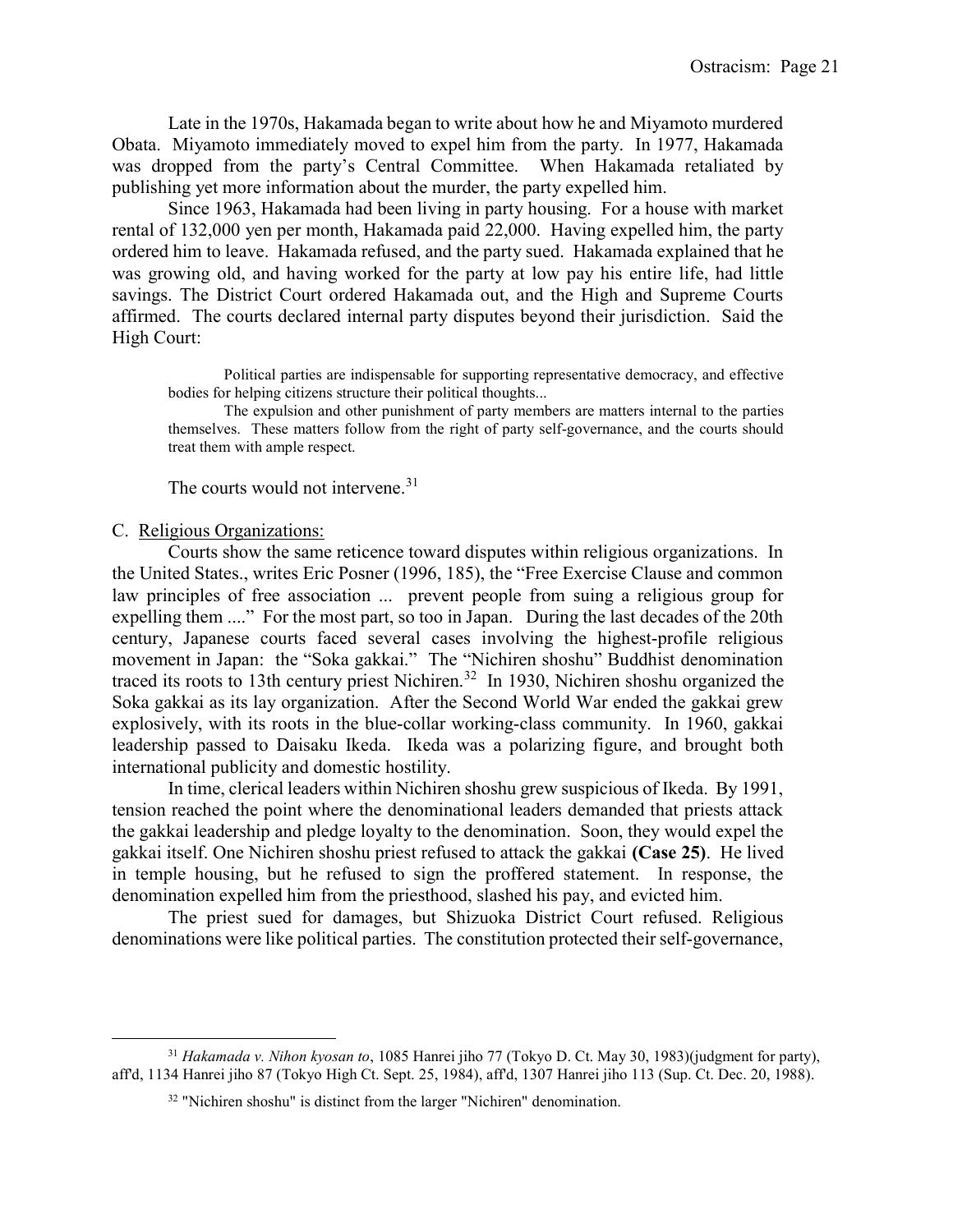and unless they violated "public order and good morals" or threated "basic human rights" the court would not intervene.<sup>33</sup>

## V. Findings

l

## A. The Basic Observation:

 A dispute arises within a village. One faction wins. The winners ostracize the losers. The losers sue. The court adjudicates.

 Most court disputes over ostracism in Japan share one basic characteristic: they have nothing at all to do with the theory at stake in Section I about informal social sanctions against deviance. Many cases do not involve attempts by a community to control antisocial deviance at all. Instead, they involve opportunistic tactics by the community itself. In some cases, the community tried to punish a member who attempted to stop the broader patterns of community misconduct (Cases 1, 14, 15, 16, 20, 21, 22, 23). In some cases, the community used the ostracism to extort property from a minority of members (Cases 4, 17, 18, 19). In one case, an opportunist manipulated ostracism to his private advantage (Case 13). And in some cases the community split, and one faction used ostracism to penalize the other (Cases 11, 12, 24, 25).

## B. How Did the Courts Adjudicate These Disputes?

 1. The informational mismatch. In evaluating what villages do to punish deviance, courts look at different set evidence than the village, and look at the same evidence differently. When villagers ostracize, they do so on the basis of a long history. They may think the deviant's latest behavior the last straw -- the most recent misconduct in a long life of misconduct. Should they decide to ostracize the deviant, they will not punish him just for his latest outrage. They will punish him for the totality of his life history and character

 Judges do not do this. A judge does not know the deviant. About the deviant, he hears only what the lawyers and witnesses decide to tell him. The judge does not necessarily have a less accurate information set than the village, though his eyes are less obscured by self-interest and irrelevant evidence. He does have a decidedly more circumscribed information set.

2. The risks to stopping ostracism. Communities can ostracize to enforce welfaremaximizing norms, but they can also hurt social welfare. When an ostracism target files suit, the judge faces the task of distinguishing between those two possibilities. He will ask whether the target's behavior was socially undesirable, whether the villagers accurately understood the facts, and whether they are caught in an inefficient equilibrium.

 Generally, forcing unwilling people to interact with each other lowers social welfare. After all, if the parties thought the trade of favors mutually advantageous, they would have interacted. As with trade of goods, though, there can be "market failure". The social group may misinterpret the target's actions, or get them wrong--- gossip notoriously mixes truth and falsehood. In a small village, the danger of misinformation is less. In a larger community, however, the informational contrast may favor the court, which acquires evidence in a systematic way. As discussed earlier, free riding is a problem, and it is a

 $33$  [No names given], 1650 Hanrei jiho 109 (Shizuoka D. Ct. Aug. 8, 1997); see also *Hakuren'in v. Furuya*, 1103 Hanrei jiho 2 (Sup. Ct. July 20, 1993).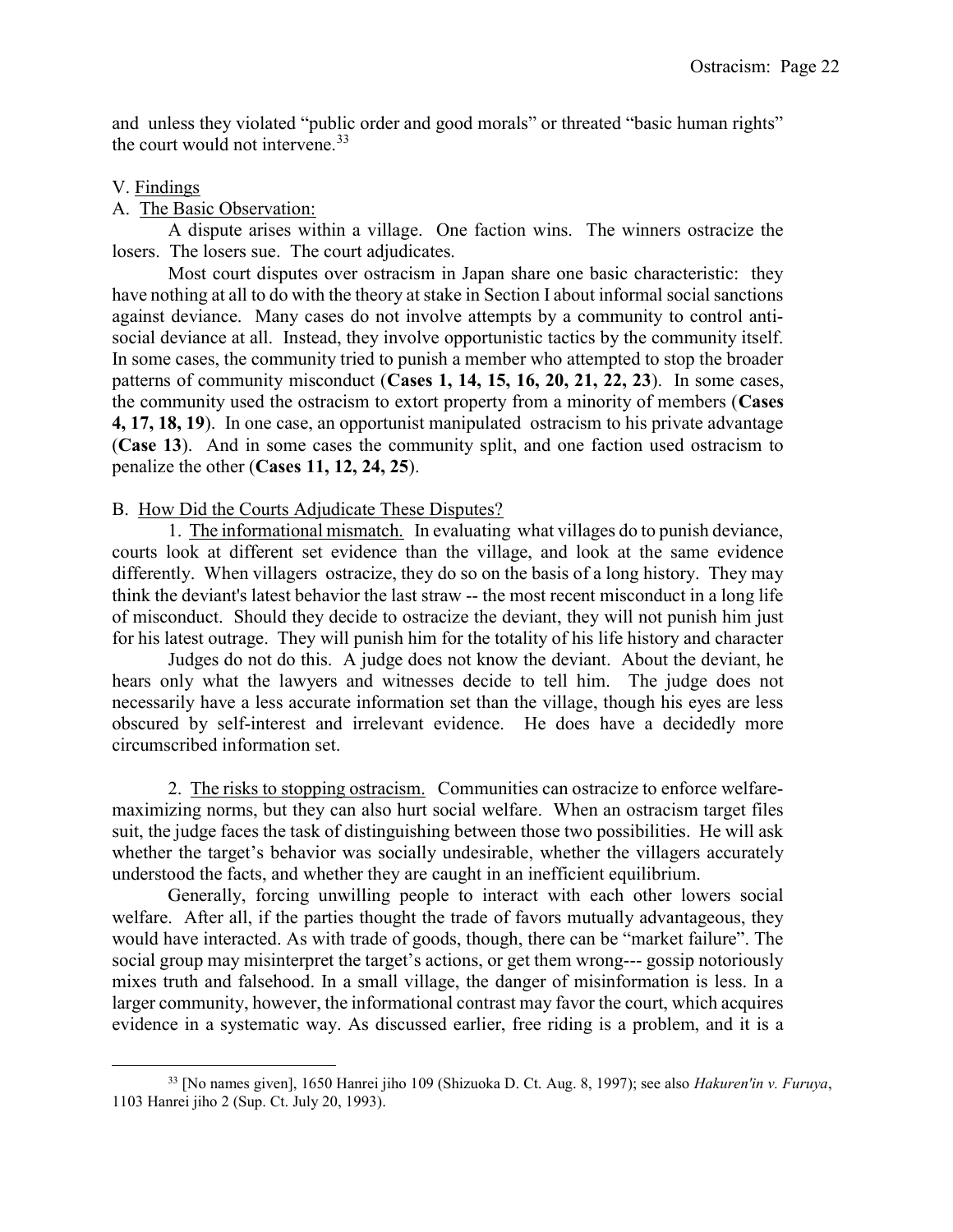bigger problem in a bigger social unit. And as we have explained, coordination failure and manipulation is an additional complication, and it is harder to coordinate in a larger group. Finally, ostracism can represent simple extortion. As in Cases 18 and 19, the few wealthy farmers in a village cannot farm without the cooperation of the poorer many. The poorer can threaten ostracism on the wealthy few, and agree to desist for money or property.

 3. The U.S. contrast. In Japan, the government can intervene. Targets may sue ostracizers, and the courts may award them relief. Prosecutors may file charges, and judges may convict. In the U.S., courts hesitate to intervene. They do recognize the tort of intentional infliction of emotional distress. Yet usually they intervene in ostracism only when they see a group threatening someone in a "protected" category. Under labor law, they might intervene if a company is using ostracism to isolate a union organizer. Under Title VII, they may intervene if the ostracism is because of sex, race, religion, or national origin. But absent a protected category, they usually leave the ostracized to their own devices (e.g., Coleman 2006, 60).

 4. France and Germany. In routinely striking down ostracism, Japan is not the outlier among wealthy democracies: America is. James Q. Whitman tells us that German and French courts are much readier than U.S. courts to protect people who are socially harassed (Whitman & Friedman 2003, 243). American courts worry about the government intruding into their private sphere; European courts sim "to protect people from shame and humiliation, from loss of public dignity" (Whitman 2004, 1164; see Whitman 2000). Whitman attributes this in part to Europe's aristocratic past. Germany and France both maintained an "honor culture" among their elites. When they democratized, they extended the dignity formerly limited to elites to everyone.

 That does not really explain Japan, however, Japan has an aristocratic past, to be sure. But Japanese courts did not wait to police ostracism until after they democratized in the late 1940s. They already held ostracism of peasants illegal during the distinctly nondemocratic decades of the early 20th century.

### C. Selection into Litigation and Ostracism:

 1. Introduction. We do not have a random sample of village disputes, of disputes that led to ostracism, or even of ostracism cases that led to litigation.

2. The incidence of ostracism. -- Measuring the incidence of ostracism is hard. If ostracism has different consequences from place to place, one would not expect people to use it similarly everywhere. Neither would one expect courts to respond similarly.

 Ostracism hurts villagers more than city dwellers. It hurts workers in a tightly structured, regulated profession (e.g., physicians) more than workers with broadly useful skills (e.g., manual laborers). It hurts merchants who trade on credit within broad networks with high levels of social capital more than merchants who trade in cash with strangers. Even within a given industry, ostracism works differently from place to place. In the 19th century, Japan and U.S. were both overwhelmingly agricultural. Yet among these farmers, ostracism would have hit Japanese villagers much harder than American villagers. Japanese farmers grew rice, and pre-mechanized wet-rice farming was a necessarly communal affair (Wittfogel 1957; Haley 2016). Without community help, a farmer had no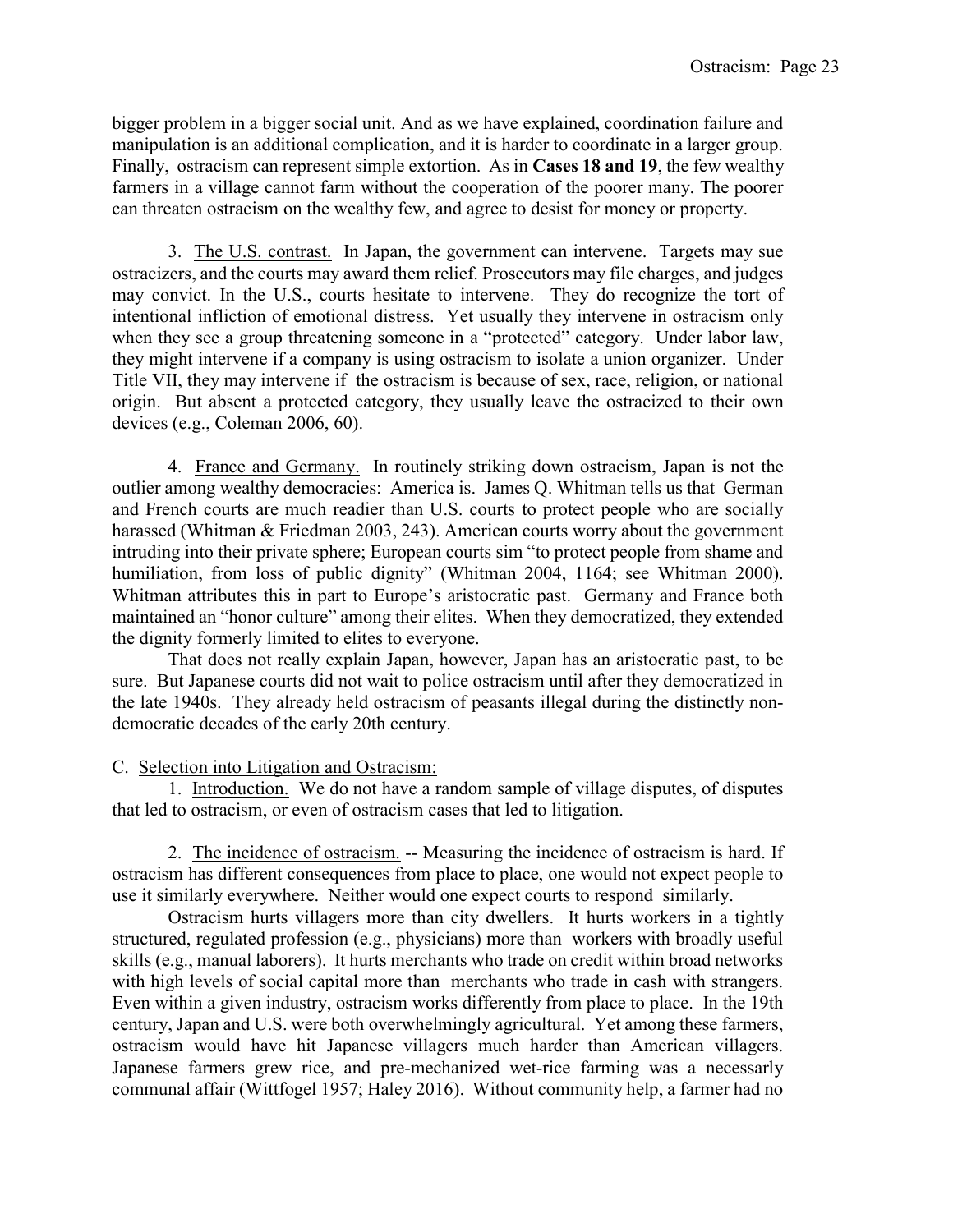choice but to abandon the industry and move to town. Kansas farmers grew wheat. They could easily make do, and often did, without community help.

 We know of no studies of ostracism's incidence in the U.S. We have a bit more information about Japan, but it does not support any claim that ostracism is widespread. The national Asahi and Mainichi newspapers include almost no cases of ostracism beyond those discussed in this article (electronic searches, 2020).

 Government records include evidence of about 20 instances of ostracism per year (see Table 1). Even if he chooses not to file suit, someone who believes others have infringed his rights may report the offense to the local office of the Ministry of Justice. Officials from the Ministry will then investigate. If they believe his rights have been infringed, they may try to help him. They explain, negotiate, mediate, andbring in private organizations that might help.

[Insert Table 1 about here.]

 In 2018, people reported 19,600 cases of human rights violation to the Ministry (Homu sho 2018). Few concerned ostracism. Table 1 shows the number over a five-year period. We have no reason to think all cases were reported. Subject to that qualification, from 2015 to 2019 the rate was 20 per year. The Ministry does not report details beyond location. Disproportionately, the cases do come from northeastern Japan (the Tohoku region), central Japan (Chubu), and the areas adjoining the Seto Inland Sea (Chugoku and Shikoku).

 3. Selection into Litigation. Only a small percentage of people who quarrel with their neighbors go to court. Moreover, such people and such quarrels are a decidedly nonrandom sample of disputes. Prosecutors pursue to trial only a small minority of people arrested. As with civil suits, the prosecuted are a decidedly non-random sample of the people arrested. The logic to the selection follows the well-known dynamic of litigation and settlement (e.g., Landes & R. Posner 1975; Priest & B. Klein 1984). Rather than pay more to lawyers, both sides to a dispute will usually settle out of court in the shadow of what they expect the court to decide. Suppose a villager sues, but both he and the village leaders agree that a court will ultimately decide in his favor. Rationally, both gain by negotiating an out-of-court settlement in which the village leaders publicly acknowledge the target's version of the dispute.

 Note too that plaintiffs and prosecutors will tend to select cases in which the ostracism appears improper. To the extent that plaintiffs sue to have the court publicly endorse their claims of innocence, they will not sue when the court will publicly certify their misbehavior to the world. Prosecutors, too, will select cases to pursue for the message a conviction will convey to the rest of the community. In no country do prosecutors have the resources to pursue all of the cases that police forward to them—or even a majority of them. Instead, they focus on the cases that will most forcefully reinforce the norms they want people to follow. With ostracism, as with crime generally, they will focus on the most outrageous cases. When the village gets ostracism right, the prosecutor will leave it alone.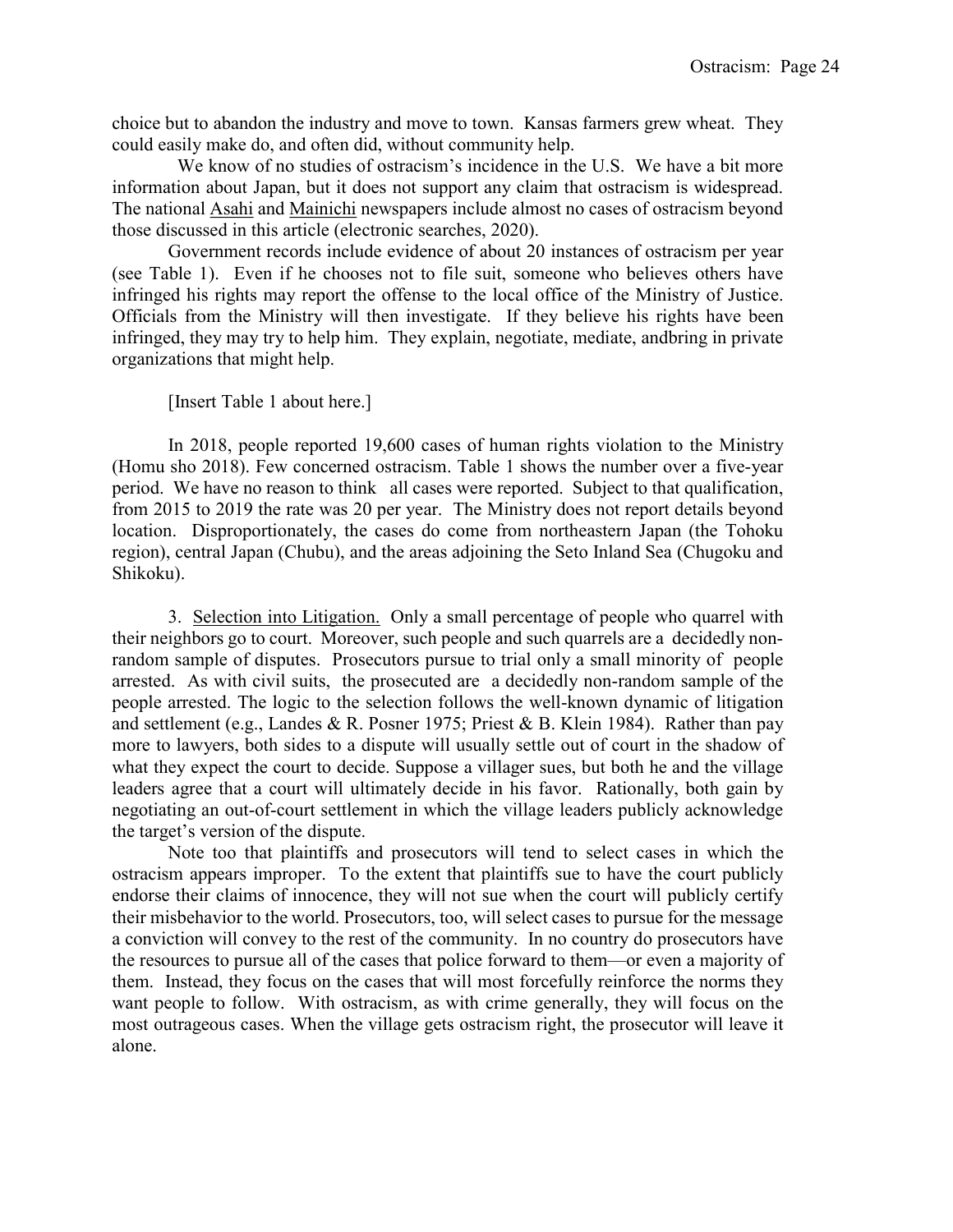4. Selection into ostracism. The logic of litigation and settlement applies to costly disputing tactics more generally, and ostracism is costly. It is a cessation of voluntary interaction, a return towards autarky. Given that parties trade only when mutually advantageous, an end to trade necessarily hurts them all, destroying the gains from trade. Thus, a dissenter and his community both gain by avoiding ostracism and settling their dispute amicably. Provided they both anticipate the same outcome if they push the conflict into ostracism, they both gain by agreeing to back off from that cliff.

 Crucially, however, dissenter and community only reach this mutually beneficial settlement if they can agree about what will happen if they push the dispute into ostracism. When a community is in stasis, with families, economy, roles, and power relations the same as they were the previous hundred years, the parties will often agree about the probable outcome of conflict. They both know how much interaction they would lose from ostracism. They know each other's feasible alternatives. They know whether any villager would deviate and secretly help the target.

 When a community is in transition, the parties are less likely to agree on what might happen if they fight. A dissenter may believe he can find profitable employment in a nearby city; the rest of the community may know better. The community may believe they can cheaply replace the dissenter's services; the dissenter may know how much they will miss his talents. With change comes uncertainty.

 Crucially, most of the disputes above involve communities in flux. Most obviously, many involve agricultural villages located near rapidly expanding municipal centers. Necessarily, in these cases both sides to a dispute will need to estimate the alternatives available to each other in the greater municipal area. Necessarily, they will rely on information that is much less certain than would be the case in remote and stable agricultural villages from which there is no realistic alternative of escape to the big city and a new life.

# D. The Informational Logic to Litigation:

 1. The logic. -- Although the plaintiffs in the ostracism cases filed monetary claims, they probably did not collect substantial compensation. Given that these are mostly appellate decisions, few give the amounts the plaintiffs recovered. Those that do give the numbers do not report large amounts.

 The prosecutors could not have expected to obtain heavy penalties either. Again, given that these are appellate decisions, most do not report the penalties imposed. Those that do give them, however, report only suspended sentences.

 Instead, the plaintiffs (and prosecutors) seem to have filed the suits for the informational role that courts can play -- they sued to obtain public certification and dissemination of their story. They sued in a way that reflected the role that the courts themselves can play in producing, certifying, and publishing information. They sued to capitalize on what Sadie Blanchard (2018) called the court's role as an "information intermediary." In the course of litigation, courts produce information. When they ultimately decide a case, they certify that information. They announce it to the public. They disseminate it.

 Crucially, litigation can change the character of the public understanding of a dispute. If a dissenter sues and wins, the dispute now becomes the judge's word against that of the village leaders. And if the dispute has any news value, the local press will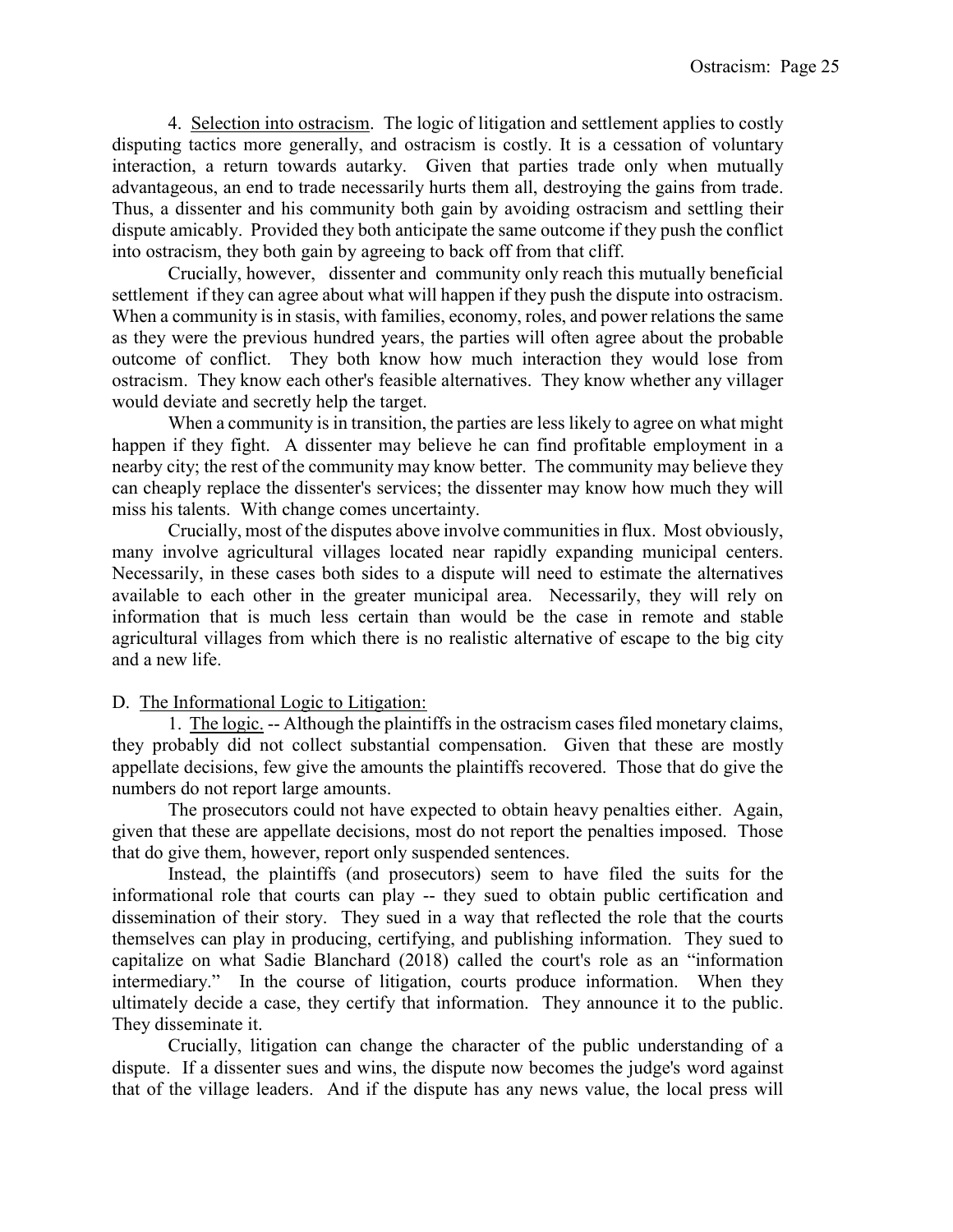convey the judge's word broadly. Through litigation, the victim both increases the credibility of his account, and conveys that information more broadly than otherwise he could do.

 This certification and dissemination matter because of the impact that information about the dispute can have on the relative reputations of the leaders and the dissenters. Those reputations, of course, determine the capacity of both groups for advantageous trade. The more public the information, the greater the impact on future economic transactions.

 Courts, explains Blanchard (2018, 512), raise a "[r]eputation's effectiveness" because they spread "information about past behavior ... more widely among potential counterparties." One of us has written about the "stigmatization" function of punishment (Rasmusen, 1996). What the courts illustrate in this context is their capacity to "destigmatize" when communities punish the wrong party.

### VI. Conclusions

 We have long treated informal social sanctions as a community's primary way of controlling deviance. We have treated formal legal sanctions -- both civil and criminal - as a more costly secondary mechanism. Among the informal sanctions that a community can impose, we have treated ostracism as one of the most severe. Yet very few scholars have studied actual instances of ostracism.

 We examine legal cases brought over ostracism in modern Japan. Some of these cases are civil, and others criminal. As with any other kind of dispute, very few cases of ostracism actually reach the courts. Of those cases that do reach the courts, however, very few involve a community that used ostracism to restrain deviance. Instead, most cases involve disputes where the community used ostracism opportunistically -- to extract property from a member, for example, to hide community-wide malfeasance, or to harass a rival faction.

 The plaintiffs who bring these ostracism cases do not primarily bring them for damages (or prosecutors, for criminal sanctions). Instead, they apparently bring them for informational purposes: to have the court publicly certify their version of the events involved. They bring them because these were the cases where ostracism was unjust, even by village standards. The plaintiffs bring them to obtain the court's imprimatur on their claims of innocence.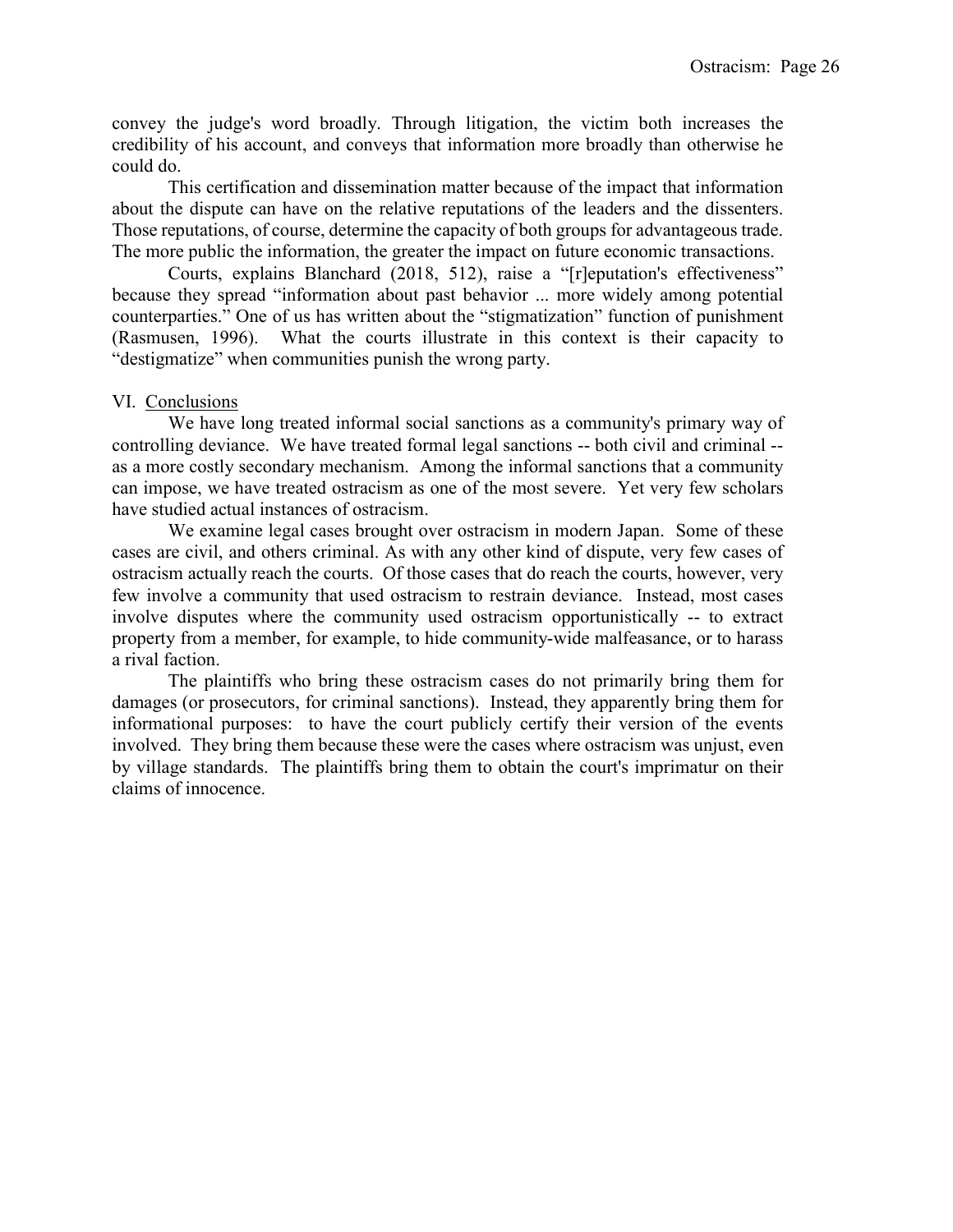|                      | Total | Hokk'do          | Tohoku | Kanto          | Chubu | Kansai | <b>Chugoku</b> | Shikoku | Kyushu |
|----------------------|-------|------------------|--------|----------------|-------|--------|----------------|---------|--------|
| 2015                 | 23    | $\boldsymbol{0}$ | 3      | $\overline{0}$ | 11    | 4      | $\theta$       |         | 4      |
| 2016                 | 19    | $\boldsymbol{0}$ |        |                | 6     |        |                |         |        |
| 2017                 | 24    |                  |        |                | ៗ     |        | 4              | 4       |        |
| 2018                 | 23    | $\theta$         | 4      |                |       | 0      | $\theta$       | 8       | 4      |
| 2019                 | 11    |                  | 0      |                | 6     | ∍      |                | 0       | 0      |
| Total                | 100   | 2                | 10     | 8              | 35    | 9      | 8              | 16      | 12     |
| 2012 Popn (millions) |       |                  |        |                |       |        |                |         |        |
|                      | 122.6 | 5.5              | 9.2    | 42.7           | 21.6  | 22.7   | 7.5            | 3.9     | 13.2   |

# Table 1: Reports of Ostracism to Human Rights Offices, by Year and Region

Notes: Cases of "murahachibu" reported to Ministry of Justice Human Rights offices.

 Sources: Homu sho, Jinken shinpan jiken tokei [Statistics on the Violation of Human Rights] (various years).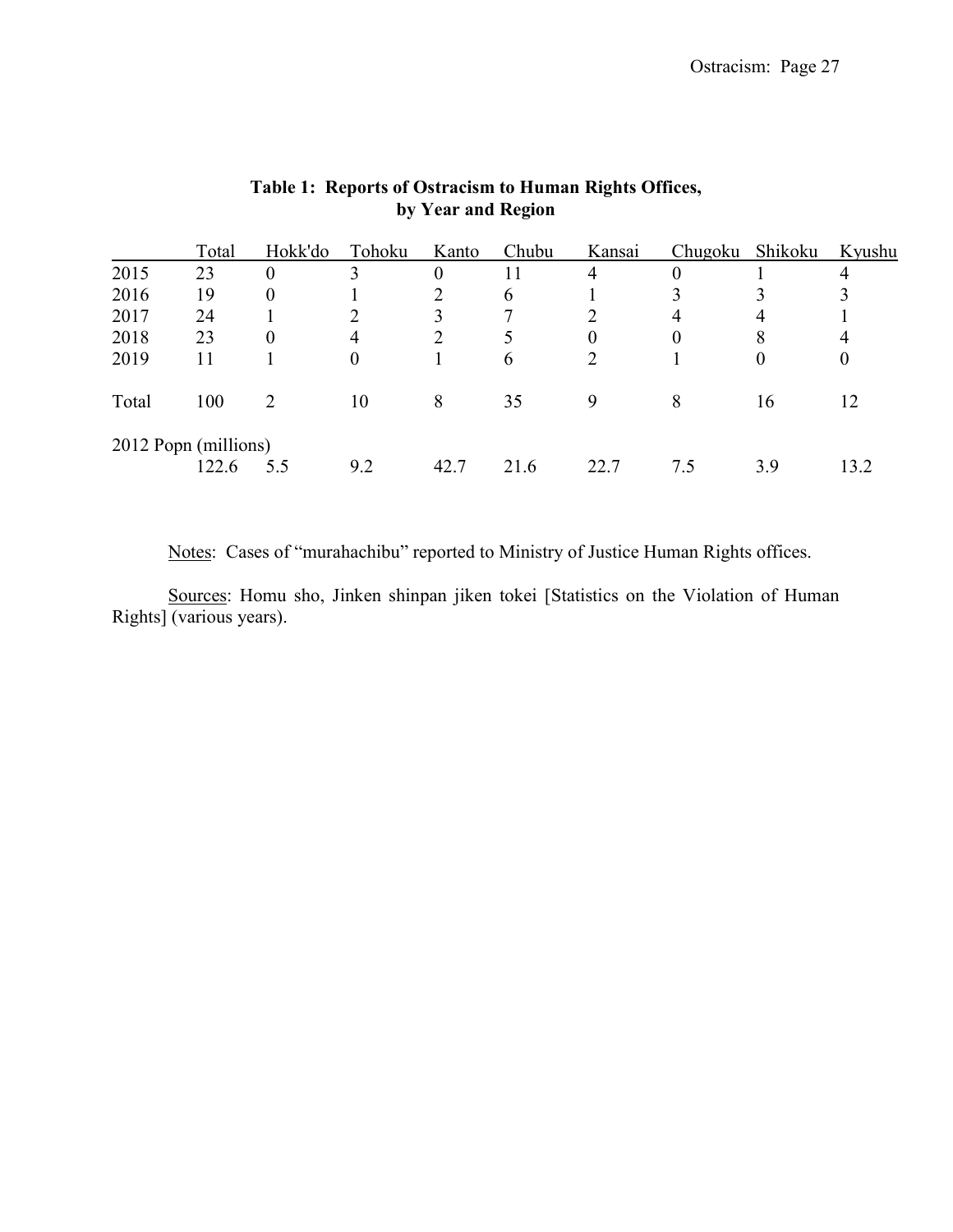## Bibliography

- Ali, S. Nageeb & David A. Miller. 2016. Ostracism and Forgiveness. American Economic Review, 106(8): 2329-2348 (August 2016).
- Becker, Gary S. 1968. Crime and Punishment: An Economic Approach. Journal of Political Economy, 76: 169-217.
- Bernard, Thomas J. 1995. Merton versus Hirschi: Who Is Faithful to Durkheim's Heritage? In Freda Adler & William S. Laufer, ed., *The Legacy of Anomie Theory*. 81 (New Brunswick: Transaction Publishers, 1995).
- Bernstein, Lisa. 1992. Opting Out of the Legal System: Extralegal Contractual Relations in the Diamond Industry. Journal of Legal Studies, 21: 115-157.
- Bernstein, Lisa. 1996. Merchant Law in a Merchant Court: Rethinking the Code's Search for Immanent Business Norms. University of Pennsylvania Law Review, 144(5): 1765-1821.
- Bikhchandani, Sushil, David Hirshleifer & Ivo Welch. 1992. A Theory of Fads, Fashion, Custom, and Cultural Change as Informational Cascades. Journal of Political Economy, 100(5): 992-1026 (Oct. 1992).
- Blanchard, Sadie. 2018. Courts as Information Intermediaries: A Case Study of Sovereign Debt Disputes. Brigham Young University Law Review, 2018: 497-558.
- Coleman, Brady. 2006. Rage and Freedom of Speech: Should the United States Adopt European Mobbing Laws. Georgia Journal of International and Comparative Law, 35: 53-98.
- Ellickson, Robert C. 1998. Law and Economics Discovers Social Norms. Journal of Legal Studies, 27: 537-552.
- Friedman, Gabrielle S. & James Q. Whitman. 2003. The European Transformation of Harassment Law: Discrimination versus Dignity. Columbia Journal of European Law, 9(2): 241-274 (2003).
- Grief, Avner. 1993. Contract Enforceability and Economic Institutions in Early Trade: The Maghribi Traders' Coalition. American Economic Review, 83(3): 525-548.
- Gruter, Margaret. 1986. Ostracism on Trial: The Limits of Individual Rights. Ethology & Sociobiology, 7(3-4): 271-279.
- Haley, John O. 2016. Law's Political Foundations: Rivers, Rifles, Rice, and Religion. Edward Elgar.
- Hirschi, Travis & David Rudisill. 1976. The Great American Search: Causes of Crime 1876- 1976. The Annals of the American Academy of Political and Social Science, 423: 14-22 (January 1976).
- Hirshleifer, David & Eric Rasmusen. 1989. Cooperation in a Repeated Prisoner's Dilemma with Ostracism. Journal of Economic Behavior and Organization. 12: 87-106 (August 1989).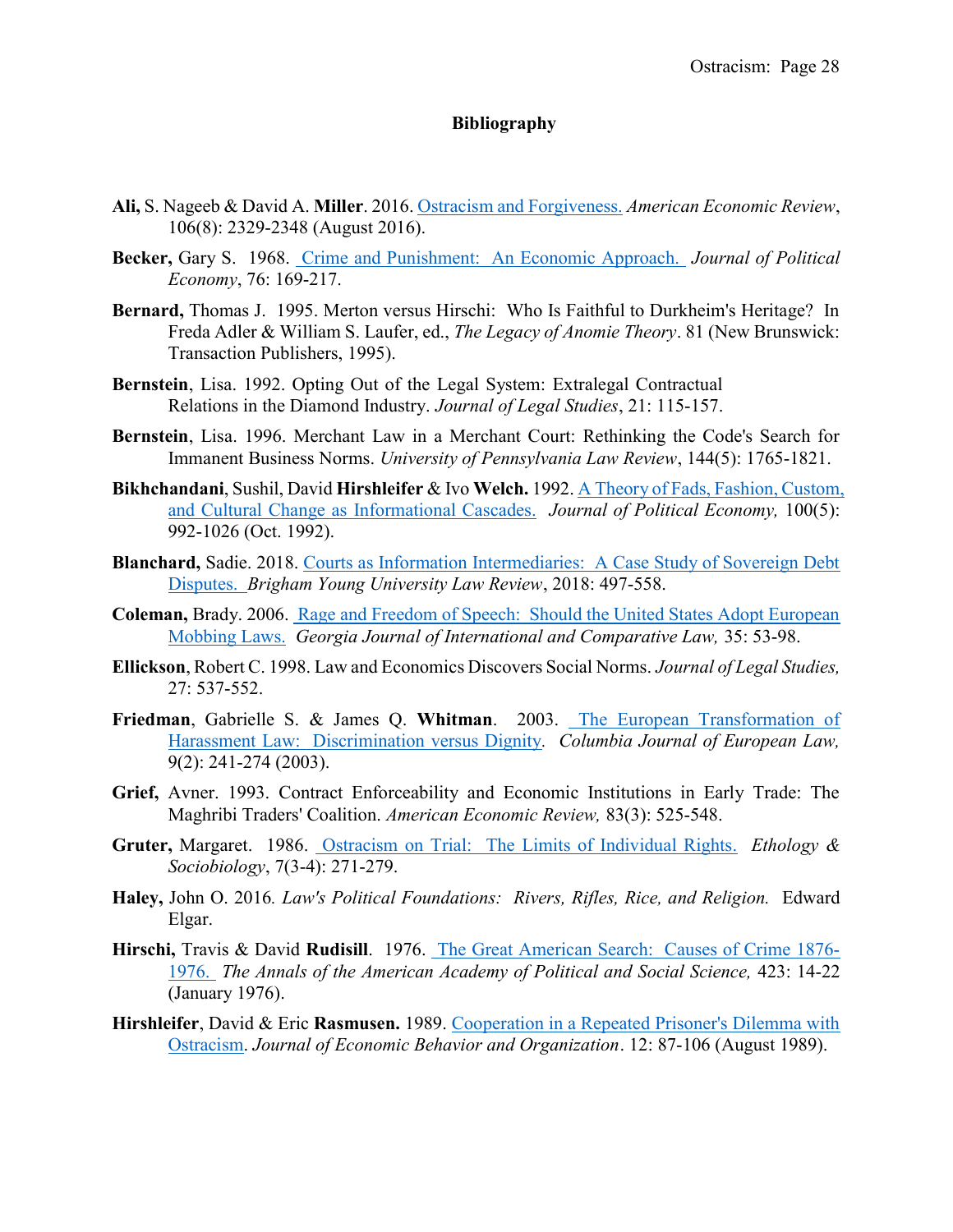- Homu sho. 2018. Heisei 30 nen ni okeru "jinken shinpan jiken no jokyo ni tsuite [Regarding the "Cases Involving the Invasion of Human Rights" in 2018], Mar. 15, 2019, available at:. http://www.moj.go.jp/JINKEN/jinken03\_00224.html.
- Landa, Janet T. 1981. A Theory of the Ethnically Homogeneous Middleman Group: An Institutional Alternative to Contract Law. Journal of Legal Studies, 10: 349-362.
- Landes, William M. & Richard A. Posner. 1975. The Private Enforcement of Law. The Journal of Legal Studies, 4 (1): 1-46.
- Laub, John H. & Robert J. Sampson. 1991. The Sutherland-Glueck Debate: On the Sociology of Criminological Knowledge. American Journal of Sociology, 96: 1402-1440.
- Linder, Douglas O. 1984. Freedom of Association after Roberts v. United States Jaycees. Michigan Law Review, 82 (8): 1878-1903 (1993-4).
- Miwa, Yoshiro & J. Mark Ramseyer. 2005. The Good Occupation. Harvard Olin Center DP No. 514.
- Ooms, Herman. 1996. Tokugawa Village Practice, Class, Status, Power, Law, University of California Press.
- Polinsky, A. Mitchell & Steven Shavell. 2006. Public Enforcement of Law. Lawrence Blume &
- Posner, Eric A. 1996. The Legal Regulation of Religious Groups. Legal Theory, 2: 33-62.
- Priest, George L. & Benjamin Klein. 1984. The Selection of Disputes for Litigation. The Journal of Legal Studies, 13(1): 1-55 (January1984).
- Ramseyer, J. Mark. 2015. The Fable of Land Reform: Leases and Credit Markets in Occupied Japan. Journal of Economic and Management Strategy, 24 (4): 934-957 (Winter 2015).
- Rasmusen, Eric B. 1996. Stigma and Self-Fulfilling Expectations of Criminality. The Journal of Law and Economics, 39: 519-544 (October 1996).
- Smith, Robert J. 1961. The Japanese Rural Community: Norms, Sanctions, and Ostracism. American Anthropologist, 63: 522-533 (1961).
- Soederberg, Patrik & Douglas P. Fry. 2017. Anthropological Aspects of Ostracism. In Kipling D. Williams & Steve A. Nida, eds., Ostracism, Exclusion, and Rejection. New York: Routledge.
- Sutherland, Edwin H. 1940. White-Collar Criminality. American Sociological Review, 5: 1-12.
- Suzuki, Hiroshi. 2020. "Murahachibu, makarinaran": Komono han no osabaki, igaini minshuteki ["Murahachibu Is Absolutely Forbidden": Judgment of Komono Domain Is Remarkably Democratic], Asahi shimbun, Apr. 11, 2020.
- Whitman, James Q. 2000. Enforcing Civility and Respect: Three Societies. Yale Law Journal, 109: 1279-1398.
- Whitman, James Q. 2004. The Two Western Cultures of Privacy: Dignity versus Liberty. Yale Law Journal, 113: 1151-1222.
- Williams, Kipling D. 2007. Ostracism. Annual Review of Psychiatry, 58: 425-452.